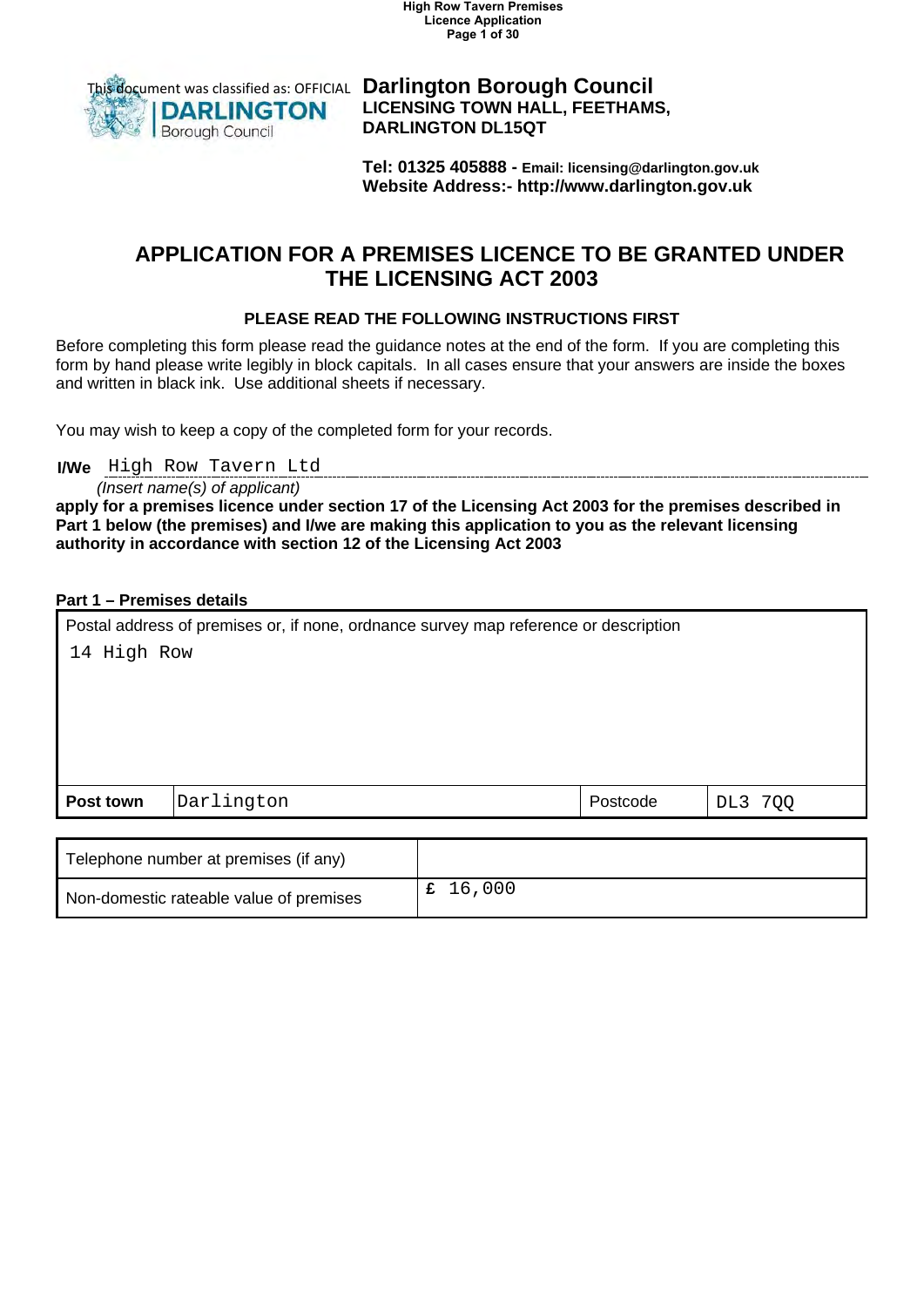### **Part 2 - Applicant details**

| a)             | Please state whether you are applying for a premises licence as<br>an individual or individuals *                                                                                                                                                               |                         | Please tick as appropriate<br>please complete section (A)                                                                |
|----------------|-----------------------------------------------------------------------------------------------------------------------------------------------------------------------------------------------------------------------------------------------------------------|-------------------------|--------------------------------------------------------------------------------------------------------------------------|
| b)             | a person other than an individual *<br>as a limited company/limited liability partnership<br>as a partnership (other than limited liability)<br>$\mathbf{H}$<br>as an unincorporated association or<br>iij<br>other (for example a statutory corporation)<br>iv | $\overline{\mathrm{X}}$ | please complete section (B)<br>please complete section (B)<br>please complete section (B)<br>please complete section (B) |
| C)<br>d)<br>e) | a recognised club<br>a charity<br>the proprietor of an educational establishment                                                                                                                                                                                |                         | please complete section (B)<br>please complete section (B)<br>please complete section (B)                                |
| f)<br>g)       | a health service body<br>a person who is registered under Part 2 of the Care<br>Standards Act 2000 (c14) in respect of an<br>independent hospital in Wales                                                                                                      |                         | please complete section (B)<br>please complete section (B)                                                               |
| ga)            | a person who is registered under Chapter 2 of Part 1<br>of the Health and Social Care Act 2008 (within the<br>meaning of that Part) in an independent hospital in<br>England                                                                                    | $\mathbf{I}$            | please complete section (B)                                                                                              |
| h)             | the chief officer of police of a police force in England<br>and Wales                                                                                                                                                                                           |                         | please complete section (B)                                                                                              |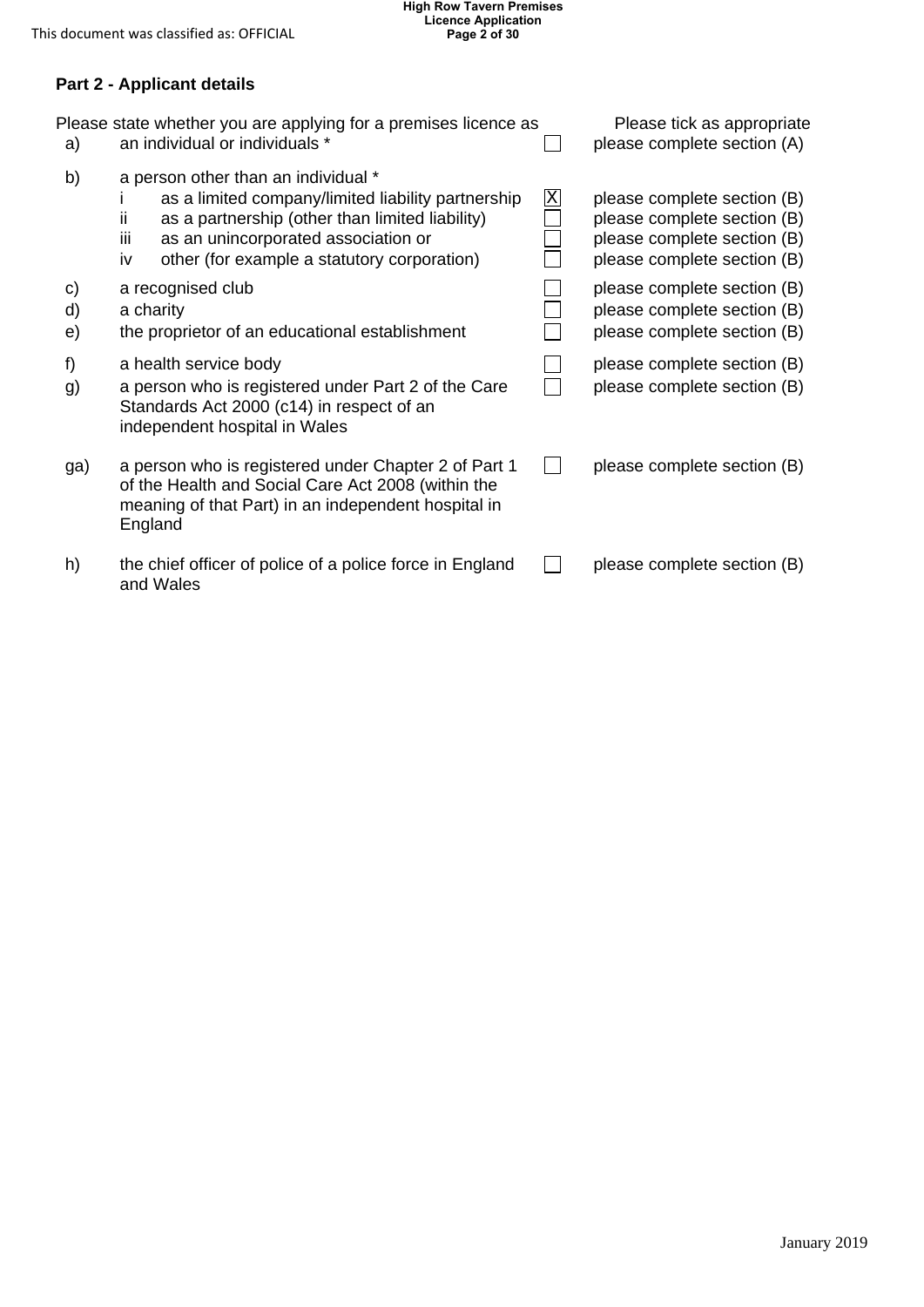| * If you are applying as a person described in (a) or (b) please confirm (by ticking yes to one box below):                  |  |
|------------------------------------------------------------------------------------------------------------------------------|--|
| I am carrying on or proposing to carry on a business which involves the use of the premises for<br>licensable activities; or |  |
| I am making the application pursuant to a                                                                                    |  |

statutory function or

a function discharged by virtue of Her Majesty's prerogative

#### **(A) INDIVIDUAL APPLICANTS** (fill in as applicable)

| Mr                                                                   | Mrs | Miss                                                                                                                                                                                             | Ms                        | Other Title (for<br>example, Rev) |                 |
|----------------------------------------------------------------------|-----|--------------------------------------------------------------------------------------------------------------------------------------------------------------------------------------------------|---------------------------|-----------------------------------|-----------------|
| <b>Surname</b>                                                       |     |                                                                                                                                                                                                  | <b>First names</b>        |                                   |                 |
| Date of birth                                                        |     |                                                                                                                                                                                                  | I am 18 years old or over |                                   | Please tick yes |
| <b>Nationality</b>                                                   |     |                                                                                                                                                                                                  |                           |                                   |                 |
| Current residential address<br>if different from premises<br>address |     |                                                                                                                                                                                                  |                           |                                   |                 |
| Post town                                                            |     |                                                                                                                                                                                                  |                           | Postcode                          |                 |
| Daytime contact telephone number                                     |     |                                                                                                                                                                                                  |                           |                                   |                 |
| <b>E-mail address</b><br>(optional)                                  |     |                                                                                                                                                                                                  |                           |                                   |                 |
| note 2 for information)                                              |     | Where applicable (if demonstrating a right to work via the Home Office online right to work<br>checking service), the 9-digit 'share code' provided to the applicant by that service (please see |                           |                                   |                 |

□ □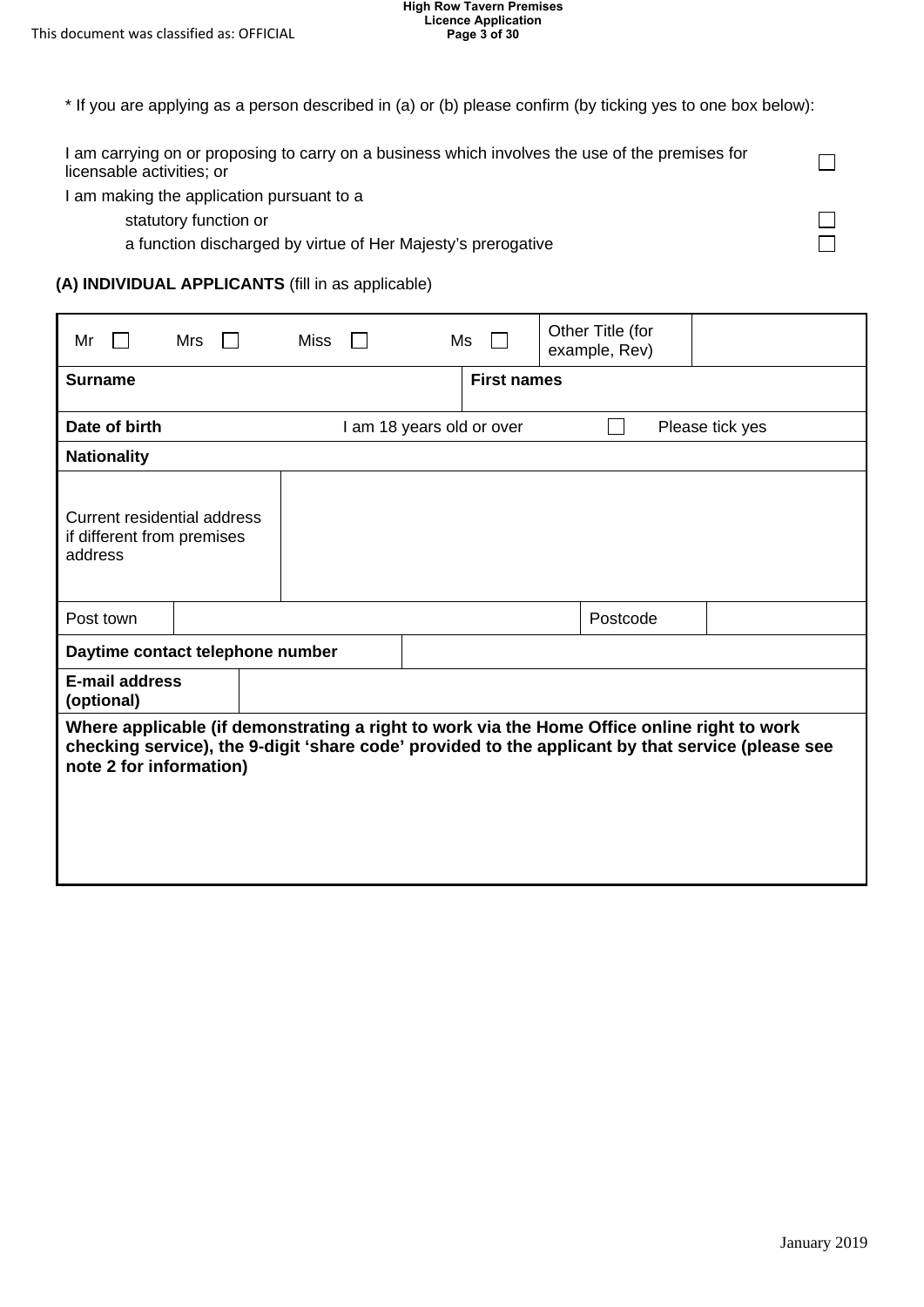#### **High Row Tavern Premises Licence Application Page 4 of 30**

### **SECOND INDIVIDUAL APPLICANT** (if applicable)

| Mr                                                                                                                                                                                                                          | Mrs $\Box$ |  | Miss |  |                           | Ms                 | Other Title (for<br>example, Rev) |                 |
|-----------------------------------------------------------------------------------------------------------------------------------------------------------------------------------------------------------------------------|------------|--|------|--|---------------------------|--------------------|-----------------------------------|-----------------|
| Surname                                                                                                                                                                                                                     |            |  |      |  |                           | <b>First names</b> |                                   |                 |
| Date of birth                                                                                                                                                                                                               |            |  |      |  | I am 18 years old or over |                    |                                   | Please tick yes |
| <b>Nationality</b>                                                                                                                                                                                                          |            |  |      |  |                           |                    |                                   |                 |
| Current postal address if<br>different from premises<br>address                                                                                                                                                             |            |  |      |  |                           |                    |                                   |                 |
| Post town                                                                                                                                                                                                                   |            |  |      |  |                           |                    | Postcode                          |                 |
| Daytime contact telephone number                                                                                                                                                                                            |            |  |      |  |                           |                    |                                   |                 |
| <b>E-mail address</b><br>(optional)                                                                                                                                                                                         |            |  |      |  |                           |                    |                                   |                 |
| Where applicable (if demonstrating a right to work via the Home Office online right to work<br>checking service), the 9-digit 'share code' provided to the applicant by that service (please see<br>note 2 for information) |            |  |      |  |                           |                    |                                   |                 |

#### **(B) OTHER APPLICANTS**

 **Please provide name and registered address of applicant in full. Where appropriate please give any registered number. In the case of a partnership or other joint venture (other than a body corporate), please give the name and address of each party concerned.** 

| Name High Row Tavern Ltd                                                                      |
|-----------------------------------------------------------------------------------------------|
| Address Abbey House, Netherlaw, Darlington, DL3 7SQ                                           |
| Registered number (where applicable)                                                          |
| 13909414                                                                                      |
| Description of applicant (for example, partnership, company, unincorporated association etc.) |
| Limited Company                                                                               |
| Telephone number (if any)                                                                     |
| E-mail address (optional) High.row.tavern@gmail.com                                           |

#### **Part 3 Operating Schedule**

When do you want the premises licence to start?

If you wish the licence to be valid only for a limited period, when do you want DD MM it to end?

|  |  | 0 8 2 10 |  | I 2-I 2- |  |
|--|--|----------|--|----------|--|

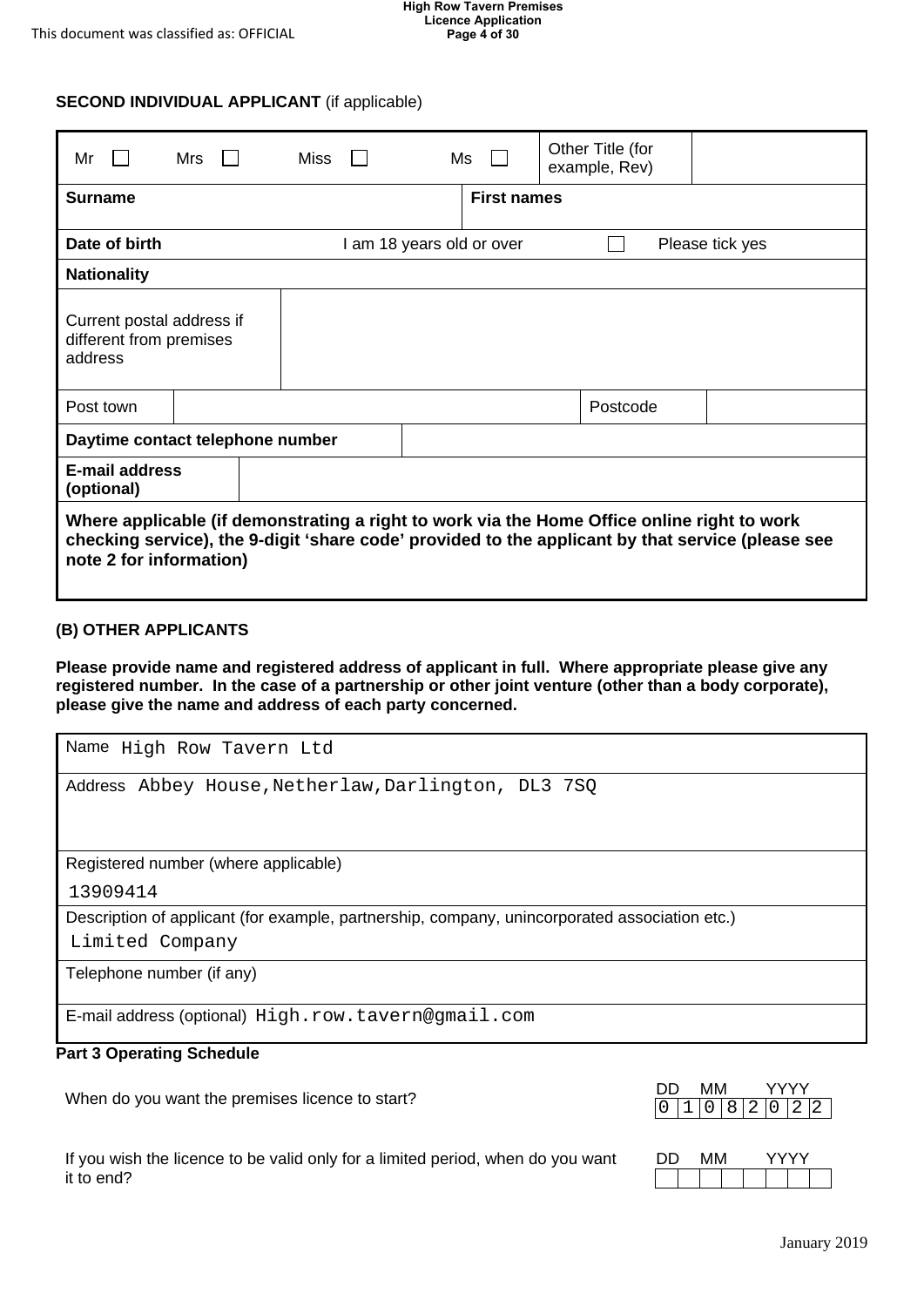|    | Please give a general description of the premises (please read guidance note 1)<br>Ground floor will be a cafe/pub by day and pub/bar by evening. We will have an<br>additional wine bar/cellar in the basement which will be open in the evenings.<br>The first floor will consist of a room used as a cultural events space, a small<br>kitchen and male & female toilets. The second floor will be used as a staff office and<br>additional storage. Off-Sale wine will also be available from the wine cellar for<br>take away only. |                               |  |
|----|------------------------------------------------------------------------------------------------------------------------------------------------------------------------------------------------------------------------------------------------------------------------------------------------------------------------------------------------------------------------------------------------------------------------------------------------------------------------------------------------------------------------------------------|-------------------------------|--|
|    | If 5,000 or more people are expected to attend the premises at any one time,<br>please state the number expected to attend.                                                                                                                                                                                                                                                                                                                                                                                                              | N/A                           |  |
|    | What licensable activities do you intend to carry on from the premises?                                                                                                                                                                                                                                                                                                                                                                                                                                                                  |                               |  |
|    | (please see sections 1 and 14 and Schedules 1 and 2 to the Licensing Act 2003)                                                                                                                                                                                                                                                                                                                                                                                                                                                           |                               |  |
|    | Provision of regulated entertainment (please read guidance note 2)                                                                                                                                                                                                                                                                                                                                                                                                                                                                       | Please tick all that<br>apply |  |
| a) | plays (if ticking yes, fill in box A)                                                                                                                                                                                                                                                                                                                                                                                                                                                                                                    |                               |  |
| b) | films (if ticking yes, fill in box B)                                                                                                                                                                                                                                                                                                                                                                                                                                                                                                    | X                             |  |
| C) | indoor sporting events (if ticking yes, fill in box C)                                                                                                                                                                                                                                                                                                                                                                                                                                                                                   |                               |  |
| d) | boxing or wrestling entertainment (if ticking yes, fill in box D)                                                                                                                                                                                                                                                                                                                                                                                                                                                                        |                               |  |
| e) | live music (if ticking yes, fill in box E)                                                                                                                                                                                                                                                                                                                                                                                                                                                                                               | Χ                             |  |
| f) | recorded music (if ticking yes, fill in box F)                                                                                                                                                                                                                                                                                                                                                                                                                                                                                           | X                             |  |
| g) | performances of dance (if ticking yes, fill in box G)                                                                                                                                                                                                                                                                                                                                                                                                                                                                                    |                               |  |
|    | anything of a similar description to that falling within (e), (f) or $(g)$<br>(if ticking yes, fill in box H)                                                                                                                                                                                                                                                                                                                                                                                                                            |                               |  |
| h) | Provision of late night refreshment (if ticking yes, fill in box I)                                                                                                                                                                                                                                                                                                                                                                                                                                                                      |                               |  |
|    | <b>Supply of alcohol</b> (if ticking yes, fill in box J)                                                                                                                                                                                                                                                                                                                                                                                                                                                                                 | 区                             |  |
|    | In all cases complete boxes K, L and M                                                                                                                                                                                                                                                                                                                                                                                                                                                                                                   |                               |  |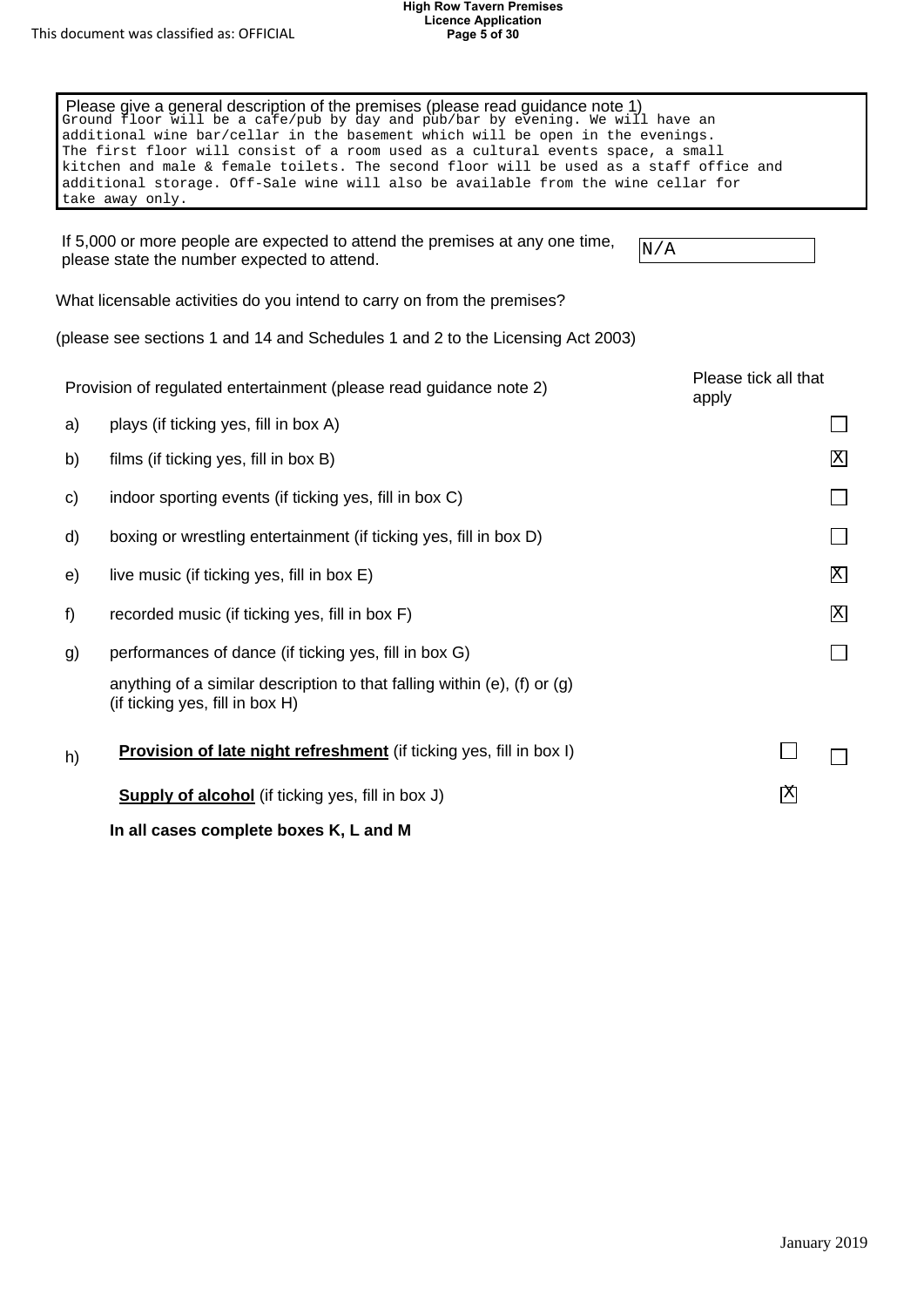## **A**

| <b>Plays</b> | Standard days and timings<br>(please read guidance note |        | Will the performance of a play take place indoors or<br>outdoors or both - please tick (please read guidance<br>note 3)                        | Indoors  |  |
|--------------|---------------------------------------------------------|--------|------------------------------------------------------------------------------------------------------------------------------------------------|----------|--|
| 7)           |                                                         |        |                                                                                                                                                | Outdoors |  |
| Day          | <b>Start</b>                                            | Finish |                                                                                                                                                | Both     |  |
| Mon          |                                                         |        | Please give further details here (please read guidance note 4)                                                                                 |          |  |
|              |                                                         |        |                                                                                                                                                |          |  |
| Tue          |                                                         |        | N/A                                                                                                                                            |          |  |
| Wed          |                                                         |        | State any seasonal variations for performing plays (please read guidance                                                                       |          |  |
|              |                                                         |        | note 5)                                                                                                                                        |          |  |
| Thur         |                                                         |        |                                                                                                                                                |          |  |
|              |                                                         |        |                                                                                                                                                |          |  |
| Fri          |                                                         |        | Nen standard timings. Where you intend to use the premises for the<br>performance of plays at different times to those listed in the column on |          |  |
|              |                                                         |        | the left, please list (please read guidance note 6)                                                                                            |          |  |
| Sat          |                                                         |        |                                                                                                                                                |          |  |
|              |                                                         |        |                                                                                                                                                |          |  |
| Sun          |                                                         |        |                                                                                                                                                |          |  |
|              |                                                         |        |                                                                                                                                                |          |  |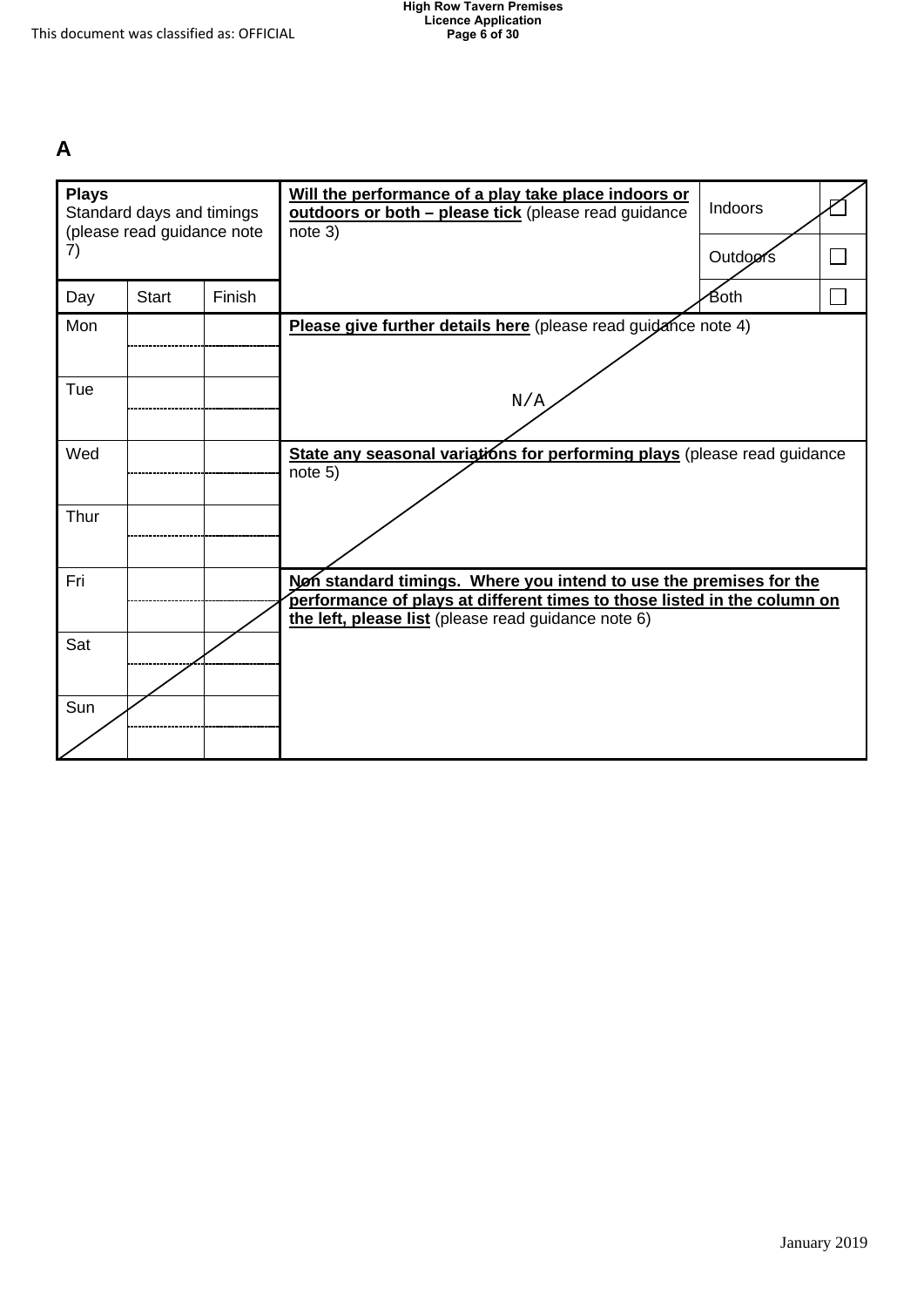## **B**

| <b>Films</b><br>Standard days and timings<br>(please read guidance note |              |        | Will the exhibition of films take place indoors or<br>outdoors or both - please tick (please read guidance<br>note 3)                             | <b>Indoors</b>  | 区 |
|-------------------------------------------------------------------------|--------------|--------|---------------------------------------------------------------------------------------------------------------------------------------------------|-----------------|---|
| 7)                                                                      |              |        |                                                                                                                                                   | <b>Outdoors</b> |   |
| Day                                                                     | <b>Start</b> | Finish |                                                                                                                                                   | <b>Both</b>     |   |
| Mon                                                                     |              |        | Please give further details here (please read guidance note 4)                                                                                    |                 |   |
|                                                                         |              |        | Films to be played in the event room on the 1st floor<br>only for the development of a classic film night.                                        |                 |   |
| Tue                                                                     | 17.00        | 22.00  |                                                                                                                                                   |                 |   |
|                                                                         |              |        |                                                                                                                                                   |                 |   |
| Wed                                                                     | 17.00        | 22.00  | State any seasonal variations for the exhibition of films (please read                                                                            |                 |   |
|                                                                         |              |        | guidance note 5)<br>No Change                                                                                                                     |                 |   |
| Thur                                                                    | 17.00        | 22.00  |                                                                                                                                                   |                 |   |
|                                                                         |              |        |                                                                                                                                                   |                 |   |
| Fri                                                                     |              |        | Non standard timings. Where you intend to use the premises for the<br>exhibition of films at different times to those listed in the column on the |                 |   |
|                                                                         |              |        | left, please list (please read guidance note 6)                                                                                                   |                 |   |
| Sat                                                                     |              |        | No Change                                                                                                                                         |                 |   |
|                                                                         |              |        |                                                                                                                                                   |                 |   |
| Sun                                                                     | 17.00        | 22.00  |                                                                                                                                                   |                 |   |
|                                                                         |              |        |                                                                                                                                                   |                 |   |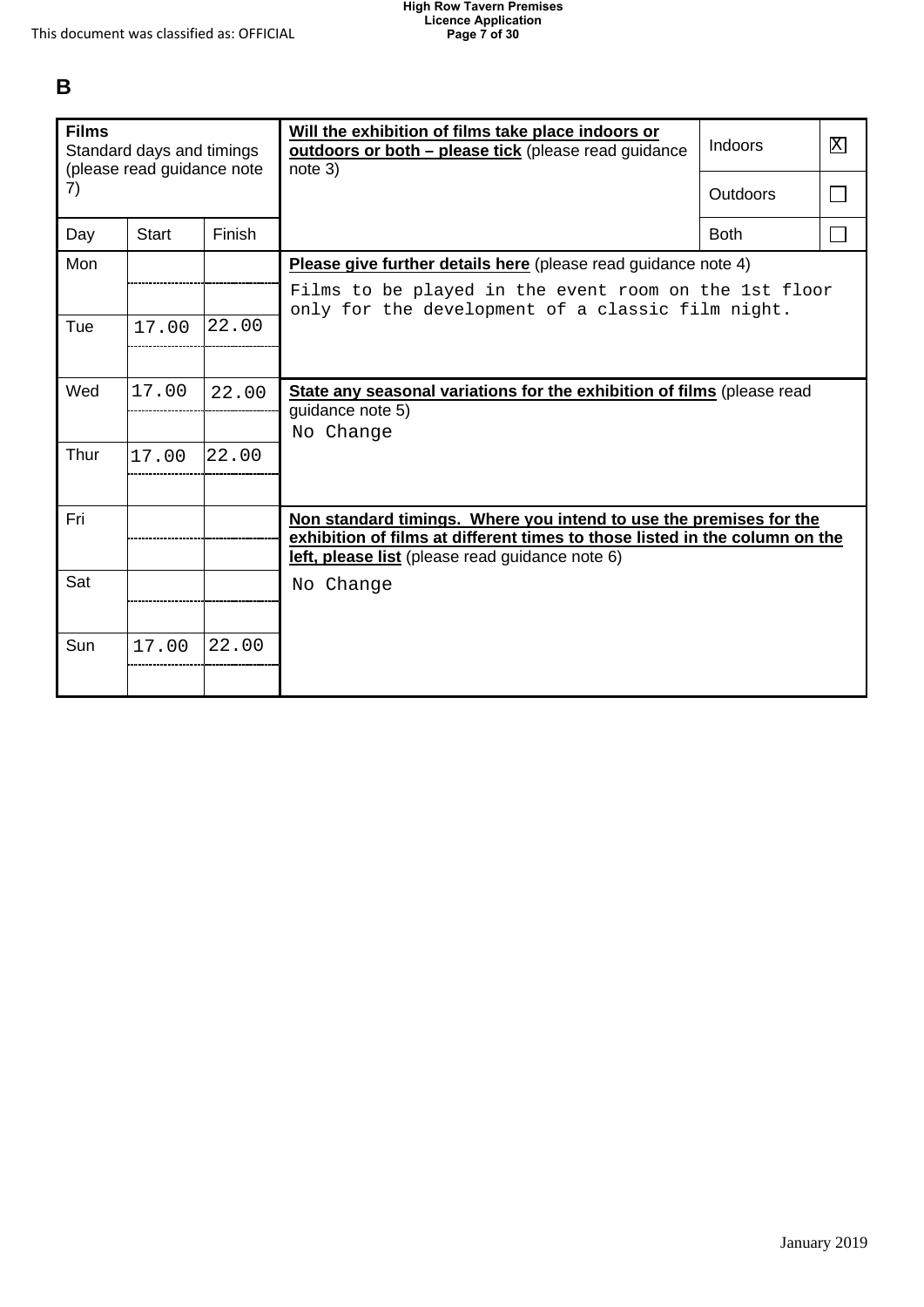C

| 7)   | <b>Indoor sporting events</b><br>Standard days and timings<br>(please read guidance note |        | Please give further details (please read guidance note 4)                                                                                                                                           |
|------|------------------------------------------------------------------------------------------|--------|-----------------------------------------------------------------------------------------------------------------------------------------------------------------------------------------------------|
| Day  | <b>Start</b>                                                                             | Finish |                                                                                                                                                                                                     |
| Mon  |                                                                                          |        |                                                                                                                                                                                                     |
| Tue  |                                                                                          |        | State any seasonal variations for indoor sporting events (please read<br>guidance note 5)<br>N/A                                                                                                    |
| Wed  |                                                                                          |        |                                                                                                                                                                                                     |
| Thur |                                                                                          |        | Non standard fimings. Where you intend to use the premises for indoor<br>sporting events at different times to those listed in the column on the<br>left, please list (please read guidance note 6) |
| Fri  |                                                                                          |        |                                                                                                                                                                                                     |
| Sat  |                                                                                          |        |                                                                                                                                                                                                     |
| Sun  |                                                                                          |        |                                                                                                                                                                                                     |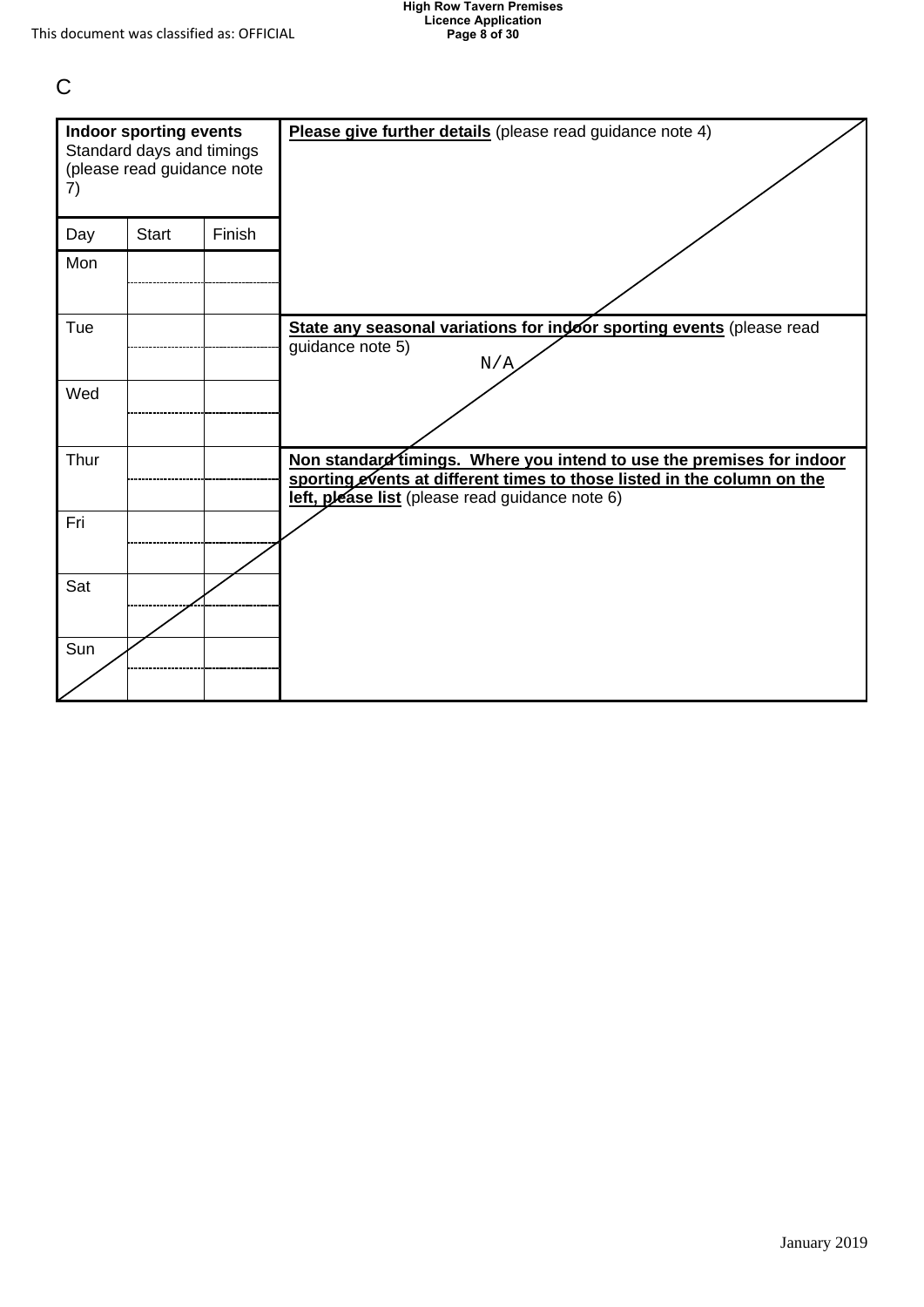## **D**

| <b>Boxing or wrestling</b><br>entertainments<br>Standard days and timings |                            |               | Will the boxing or wrestling entertainment take<br>place indoors or outdoors or both - please tick<br>(please read guidance note 3)   | Indoors |  |
|---------------------------------------------------------------------------|----------------------------|---------------|---------------------------------------------------------------------------------------------------------------------------------------|---------|--|
| 7)                                                                        | (please read guidance note |               |                                                                                                                                       | Outdoms |  |
| Day                                                                       | <b>Start</b>               | <b>Finish</b> |                                                                                                                                       | Both    |  |
| Mon                                                                       |                            |               | Please give further details here (please read guidance note 4)                                                                        |         |  |
|                                                                           |                            |               |                                                                                                                                       |         |  |
| Tue                                                                       |                            |               |                                                                                                                                       |         |  |
|                                                                           |                            |               | N/A                                                                                                                                   |         |  |
| Wed                                                                       |                            |               | State any seasonal variations for boxing or wrestling entertainment<br>(please read guidance note 5)                                  |         |  |
| Thur                                                                      |                            |               |                                                                                                                                       |         |  |
| Fri                                                                       |                            |               | Non standard timings. Where you intend to use the premises for boxing                                                                 |         |  |
|                                                                           |                            |               | or wrestling entertainment at different times to those listed in the column<br>on the left, please list (please read guidance note 6) |         |  |
| Sat                                                                       |                            |               |                                                                                                                                       |         |  |
|                                                                           |                            |               |                                                                                                                                       |         |  |
| Sun                                                                       |                            |               |                                                                                                                                       |         |  |
|                                                                           |                            |               |                                                                                                                                       |         |  |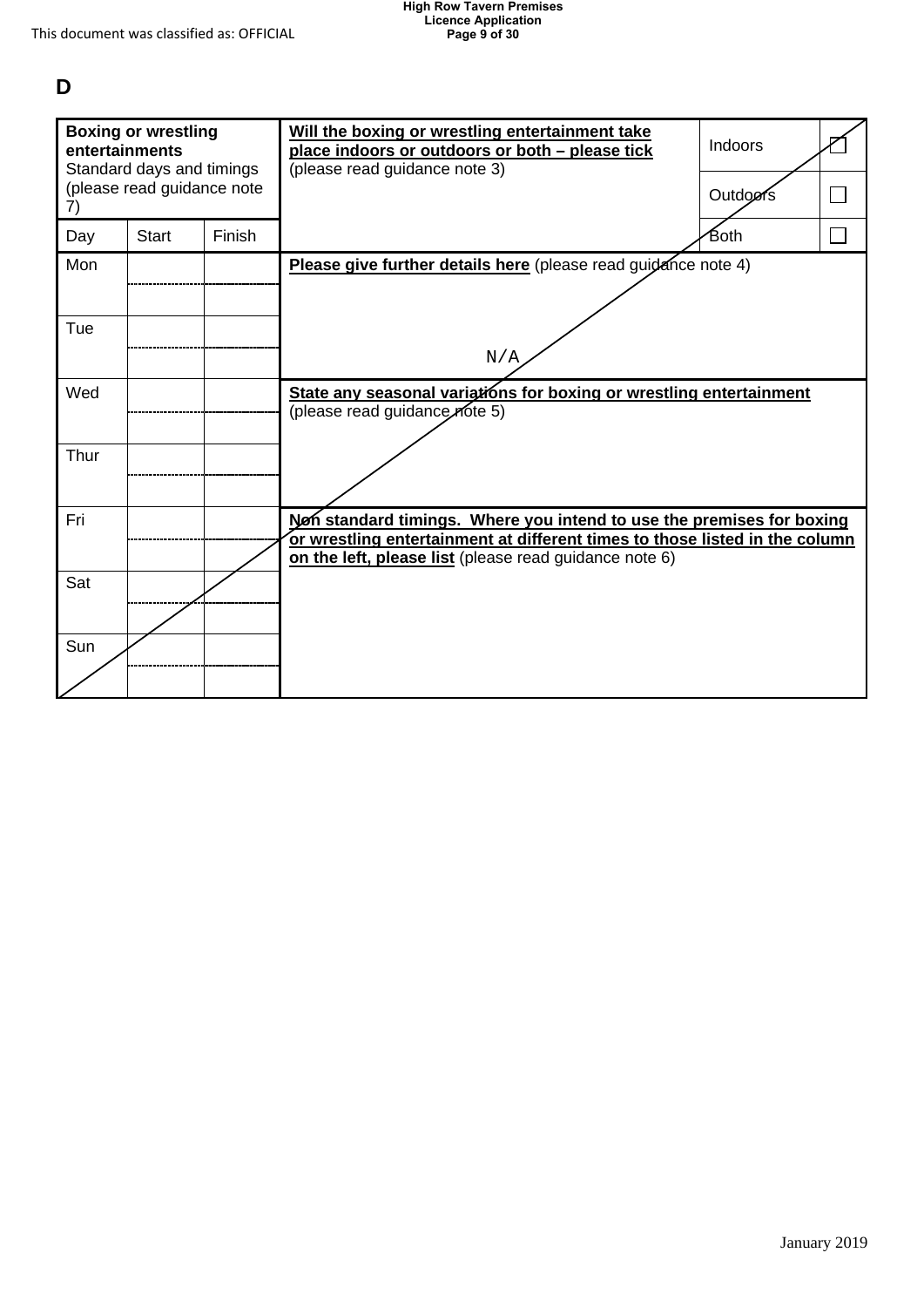# **E**

| <b>Live music</b><br>Standard days and timings<br>(please read guidance note |       |        | Will the performance of live music take place<br>indoors or outdoors or both - please tick (please<br>read guidance note 3)                      | Indoors         | 区      |
|------------------------------------------------------------------------------|-------|--------|--------------------------------------------------------------------------------------------------------------------------------------------------|-----------------|--------|
| 7)                                                                           |       |        |                                                                                                                                                  | <b>Outdoors</b> | $\Box$ |
| Day                                                                          | Start | Finish |                                                                                                                                                  | <b>Both</b>     | $\Box$ |
| Mon                                                                          |       |        | <b>Please give further details here</b> (please read guidance note 4)                                                                            |                 |        |
|                                                                              |       |        | Live Music, only in the Basement/Ground Floor.                                                                                                   |                 |        |
| Tue                                                                          | 17.00 | 22.00  |                                                                                                                                                  |                 |        |
|                                                                              |       |        |                                                                                                                                                  |                 |        |
| Wed                                                                          | 17.00 | 22.00  | State any seasonal variations for the performance of live music (please<br>read guidance note 5)                                                 |                 |        |
|                                                                              |       |        | New Years Eve 17.00 - 01.00                                                                                                                      |                 |        |
| Thur                                                                         | 1700  | 22.00  | Bank Holidays 17.00 - 00.00                                                                                                                      |                 |        |
|                                                                              |       |        |                                                                                                                                                  |                 |        |
| Fri                                                                          | 17.00 | 22.00  | Non standard timings. Where you intend to use the premises for the<br>performance of live music at different times to those listed in the column |                 |        |
|                                                                              |       |        | on the left, please list (please read guidance note 6)                                                                                           |                 |        |
| Sat                                                                          | 17.00 | 22.00  | New Years Eve 17.00 - 01.00                                                                                                                      |                 |        |
|                                                                              |       |        | Bank Holidays 17.00 - 00.00                                                                                                                      |                 |        |
| Sun                                                                          |       |        |                                                                                                                                                  |                 |        |
|                                                                              |       |        |                                                                                                                                                  |                 |        |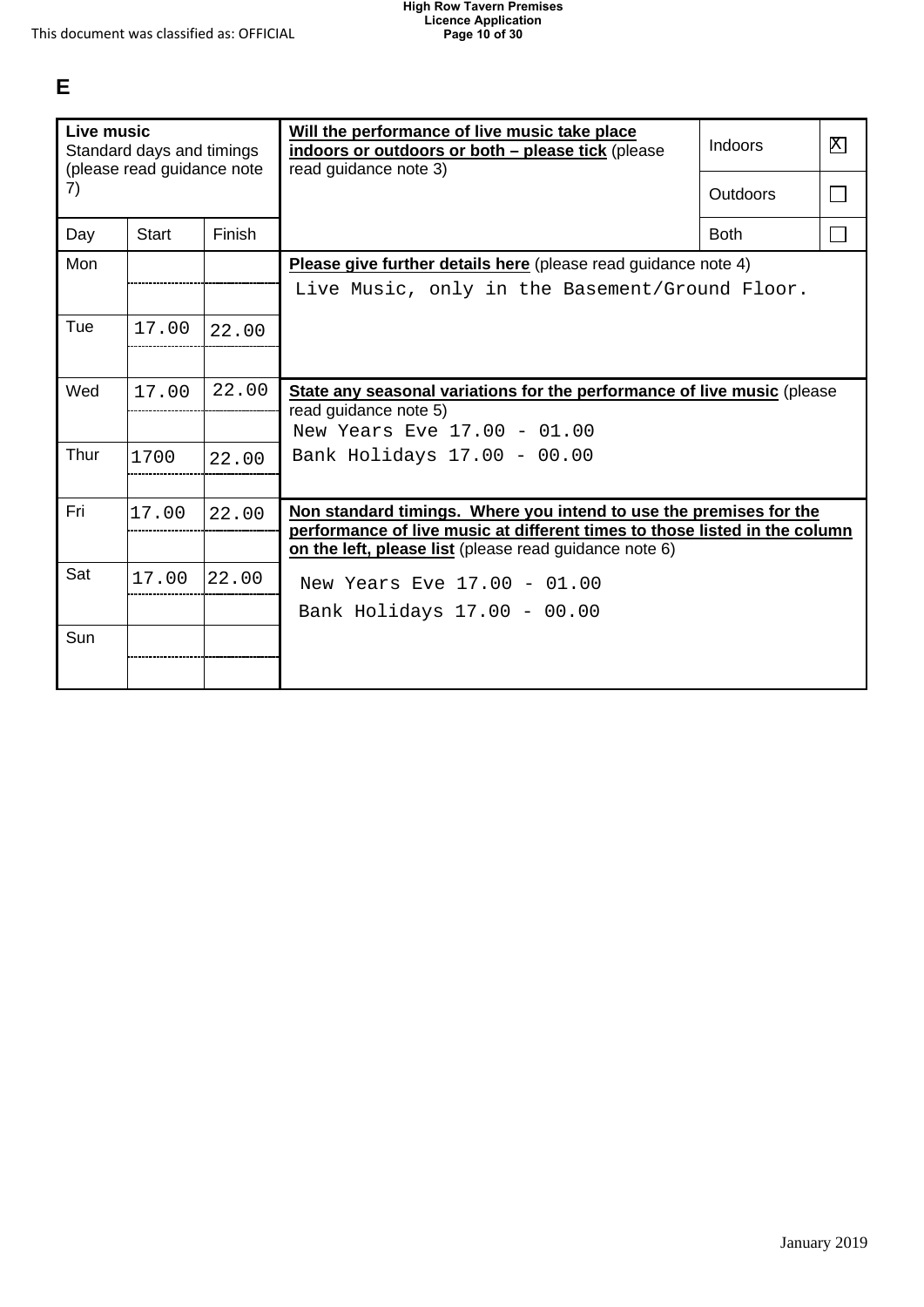**F** 

| <b>Recorded music</b><br>Standard days and timings<br>(please read guidance note |              |        | Will the playing of recorded music take place<br>indoors or outdoors or both - please tick (please<br>read guidance note 3)          | Indoors         | 区 |
|----------------------------------------------------------------------------------|--------------|--------|--------------------------------------------------------------------------------------------------------------------------------------|-----------------|---|
| 7)                                                                               |              |        |                                                                                                                                      | <b>Outdoors</b> |   |
| Day                                                                              | <b>Start</b> | Finish |                                                                                                                                      | <b>Both</b>     |   |
| Mon                                                                              | 08.00        | 23.00  | Please give further details here (please read guidance note 4)                                                                       |                 |   |
|                                                                                  |              |        | Background music to set the mood/Ambiance of the                                                                                     |                 |   |
| Tue                                                                              | 08.00        | 23.00  | Bar.                                                                                                                                 |                 |   |
|                                                                                  |              |        |                                                                                                                                      |                 |   |
| Wed                                                                              | 08.00        | 23.00  | State any seasonal variations for the playing of recorded music (please                                                              |                 |   |
|                                                                                  |              |        | read guidance note 5)                                                                                                                |                 |   |
| Thur                                                                             | 08.00        | 23.00  | New Years Eve 23.00 - 02.00                                                                                                          |                 |   |
|                                                                                  |              |        | Bank Holidays 17.00 - 00.00                                                                                                          |                 |   |
| Fri                                                                              | 08.00        | 00.00  | Non standard timings. Where you intend to use the premises for the                                                                   |                 |   |
|                                                                                  |              |        | playing of recorded music at different times to those listed in the column<br>on the left, please list (please read guidance note 6) |                 |   |
| Sat                                                                              | 08.00        | 00.00  |                                                                                                                                      |                 |   |
|                                                                                  |              |        | New Years Eve 23.00 - 02.00                                                                                                          |                 |   |
|                                                                                  |              |        | Bank Holidays 17.00 - 00.00                                                                                                          |                 |   |
| Sun                                                                              | 09.00        | 23.00  |                                                                                                                                      |                 |   |
|                                                                                  |              |        |                                                                                                                                      |                 |   |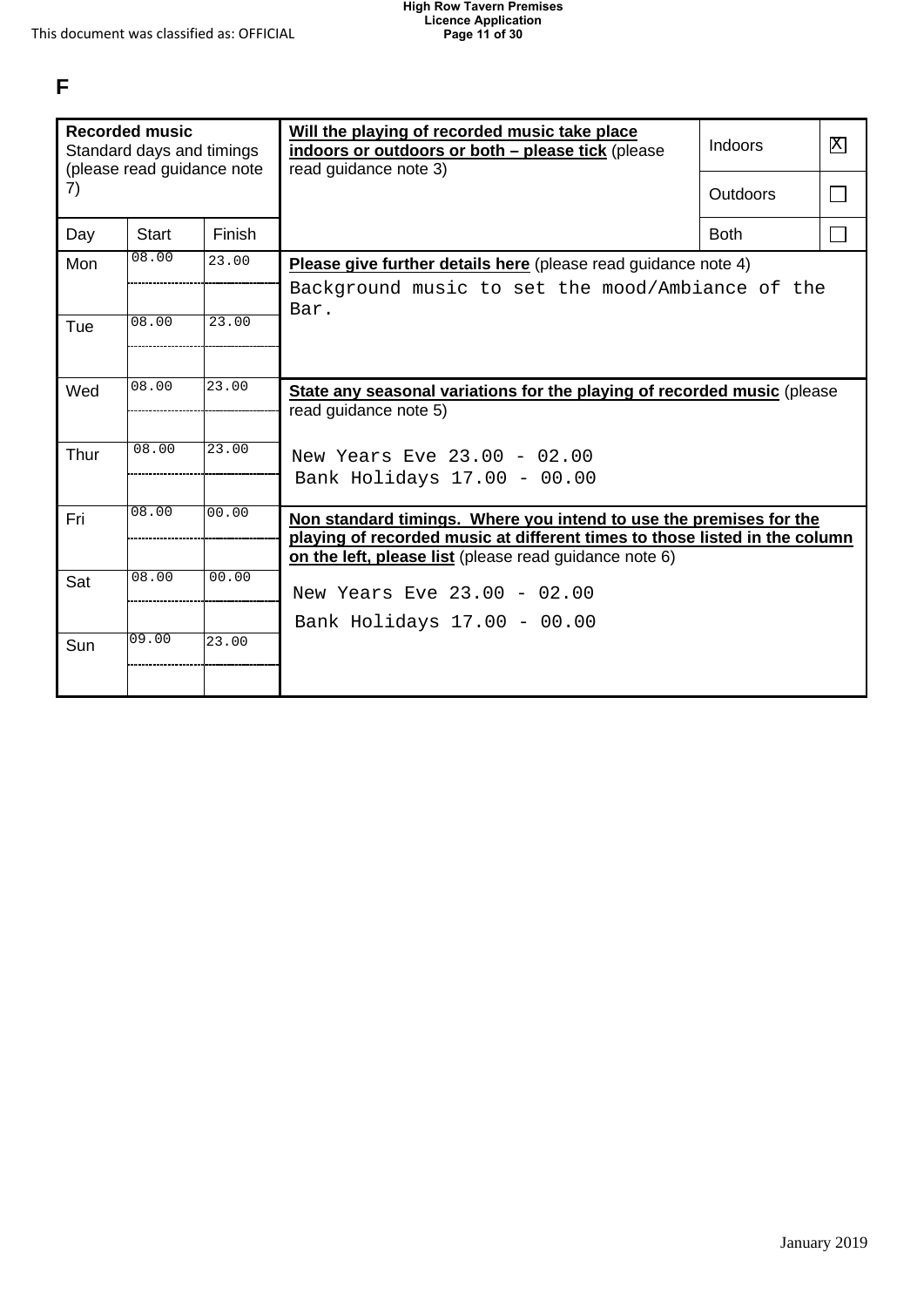## **G**

| <b>Performances of dance</b><br>Standard days and timings<br>(please read guidance note |              |        | Will the performance of dance take place indoors or<br>outdoors or both - please tick (please read guidance<br>note 3)                                                                                | Indoors  |  |
|-----------------------------------------------------------------------------------------|--------------|--------|-------------------------------------------------------------------------------------------------------------------------------------------------------------------------------------------------------|----------|--|
| 7)                                                                                      |              |        |                                                                                                                                                                                                       | Outdoors |  |
| Day                                                                                     | <b>Start</b> | Finish |                                                                                                                                                                                                       | Both     |  |
| Mon                                                                                     |              |        | Please give further details here (please read guidance note 4)                                                                                                                                        |          |  |
| Tue                                                                                     |              |        | N/A                                                                                                                                                                                                   |          |  |
| Wed                                                                                     |              |        | State any seasonal variations for the performance of dance (please read<br>quidance note 5)                                                                                                           |          |  |
| Thur                                                                                    |              |        |                                                                                                                                                                                                       |          |  |
| Fri                                                                                     |              |        | Non standard timings. Where you intend to use the premises for the<br>performance of dance at different times to those listed in the column on<br>the left, please list (please read guidance note 6) |          |  |
| Sat                                                                                     |              |        |                                                                                                                                                                                                       |          |  |
| Sun                                                                                     |              |        |                                                                                                                                                                                                       |          |  |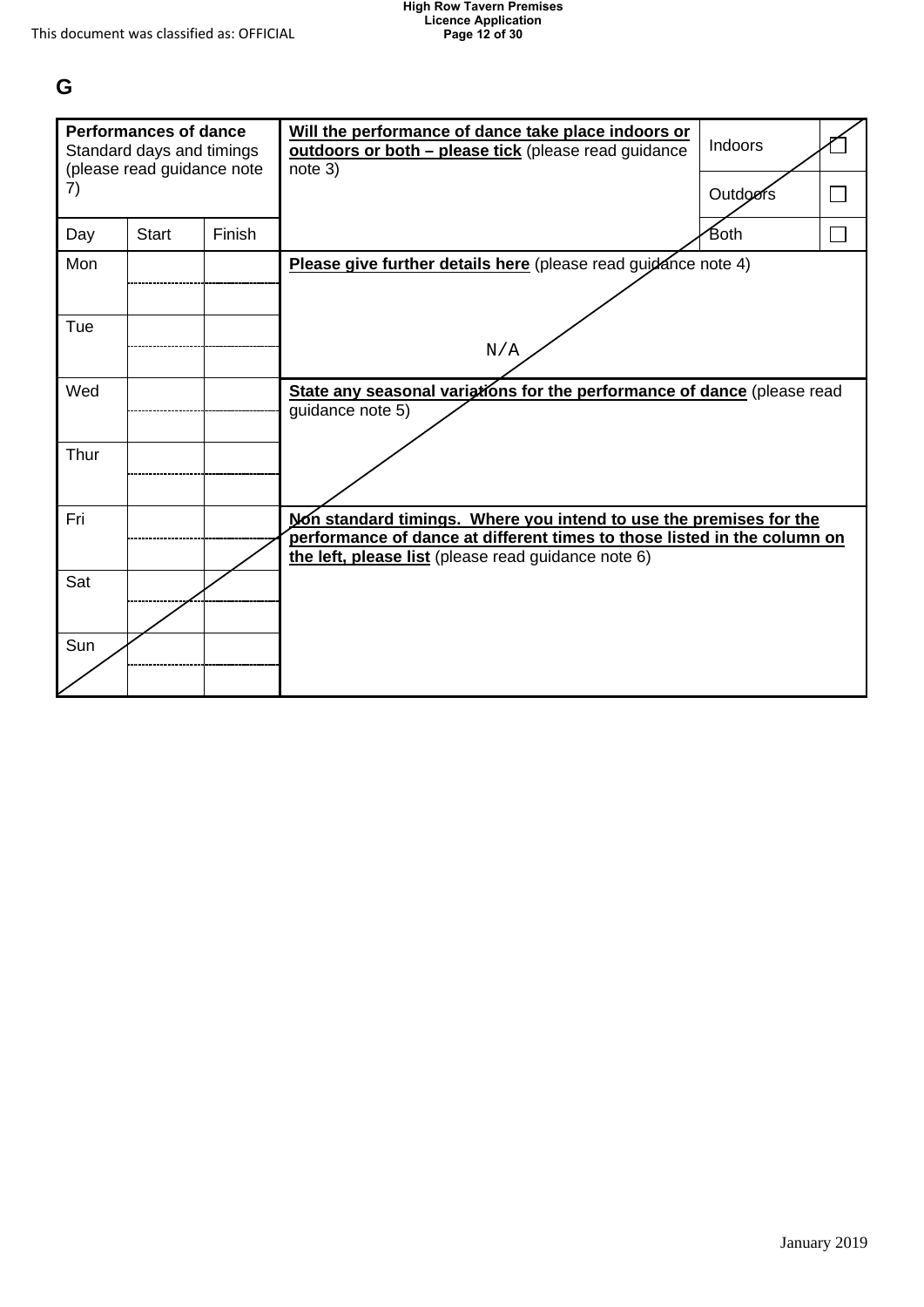# **H**

| Anything of a similar<br>description to that falling<br>within (e), (f) or $(g)$<br>Standard days and timings<br>(please read guidance note<br>7) |              |        | Please give a description of the type of entertainment you will be providing                                                                                                                                                                                      |             |  |
|---------------------------------------------------------------------------------------------------------------------------------------------------|--------------|--------|-------------------------------------------------------------------------------------------------------------------------------------------------------------------------------------------------------------------------------------------------------------------|-------------|--|
| Day                                                                                                                                               | <b>Start</b> | Finish | Will this entertainment take place indoors or<br>outdoors or both - please tick (please read guidance                                                                                                                                                             | Indoors     |  |
| Mon                                                                                                                                               |              |        | note 3)                                                                                                                                                                                                                                                           | Outdoors    |  |
|                                                                                                                                                   |              |        |                                                                                                                                                                                                                                                                   | <b>Both</b> |  |
| Tue                                                                                                                                               |              |        | Please give further details here (please read guidance note 4)                                                                                                                                                                                                    |             |  |
| Wed                                                                                                                                               |              |        | N/A                                                                                                                                                                                                                                                               |             |  |
| Thur                                                                                                                                              |              |        | State any seasong/variations for entertainment of a similar description<br>to that falling within (e), (f) or (g) (please read guidance note $5$ )                                                                                                                |             |  |
| Fri                                                                                                                                               |              |        |                                                                                                                                                                                                                                                                   |             |  |
| Sat                                                                                                                                               |              |        | Non standard timings. Where you intend to use the premises for the<br>entertainment of a similar description to that falling within (e), (f) or (g) at<br>different times to those listed in the column on the left, please list (please<br>read guidance note 6) |             |  |
| Sun                                                                                                                                               |              |        |                                                                                                                                                                                                                                                                   |             |  |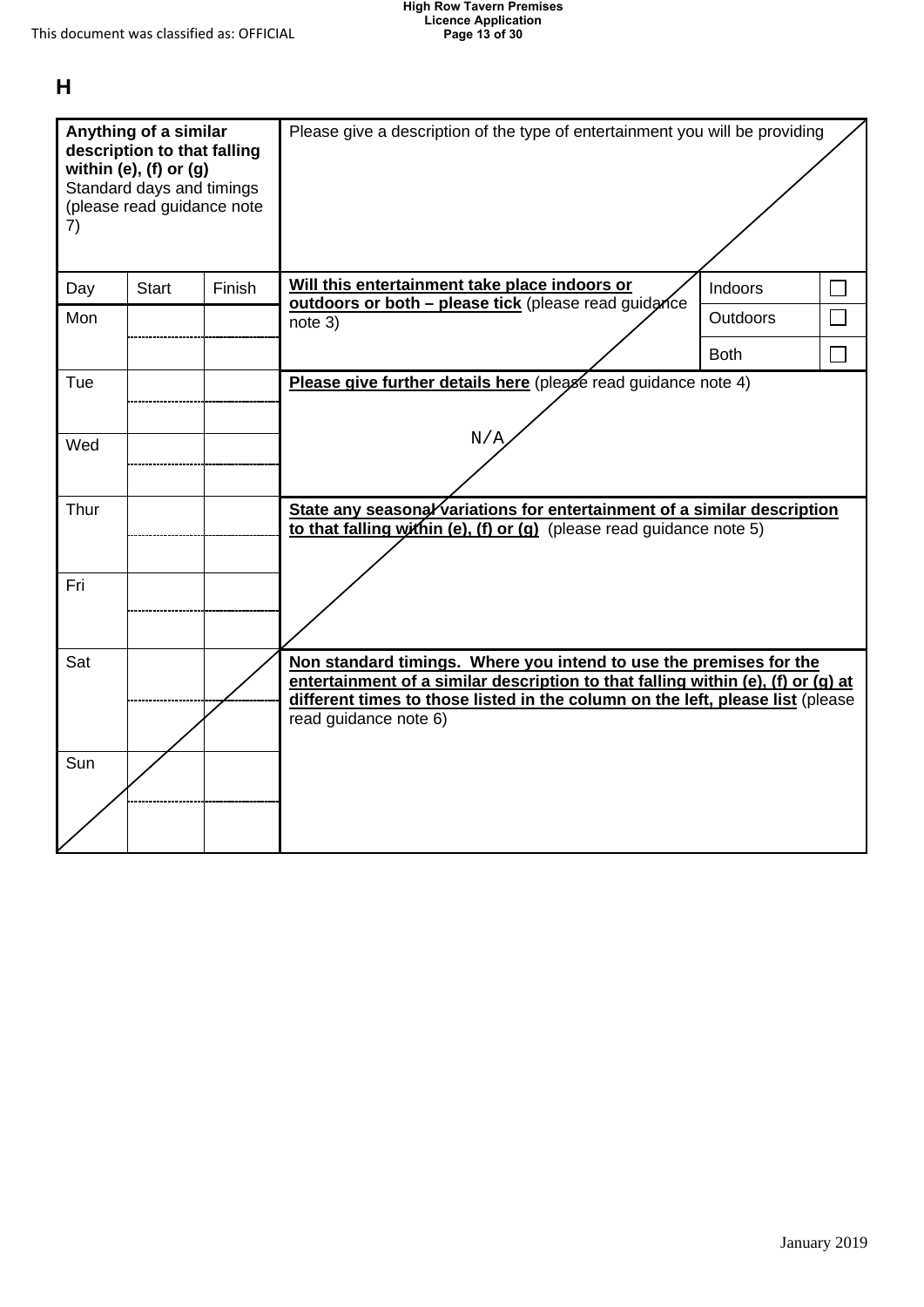**I** 

| Late night refreshment<br>Standard days and timings<br>(please read guidance note |              |        | Will the provision of late night refreshment take<br>place indoors or outdoors or both - please tick<br>(please read guidance note 3)                                                                                 | Indoors  |  |
|-----------------------------------------------------------------------------------|--------------|--------|-----------------------------------------------------------------------------------------------------------------------------------------------------------------------------------------------------------------------|----------|--|
| 7)                                                                                |              |        |                                                                                                                                                                                                                       | Outdoofs |  |
| Day                                                                               | <b>Start</b> | Finish |                                                                                                                                                                                                                       | Both     |  |
| Mon                                                                               |              |        | Please give further details here (please read guidance note 4)                                                                                                                                                        |          |  |
| Tue                                                                               |              |        | N/A                                                                                                                                                                                                                   |          |  |
| Wed                                                                               |              |        | State any seasonal variations for the provision of late night refreshment<br>(please read guidance note 5)                                                                                                            |          |  |
| Thur                                                                              |              |        |                                                                                                                                                                                                                       |          |  |
| Fri                                                                               |              |        | Non standard timings. Where you intend to use the premises for the<br>provision of late night refreshment at different times, to those listed in<br>the column on the left, please list (please read guidance note 6) |          |  |
| Sat                                                                               |              |        |                                                                                                                                                                                                                       |          |  |
| Sun                                                                               |              |        |                                                                                                                                                                                                                       |          |  |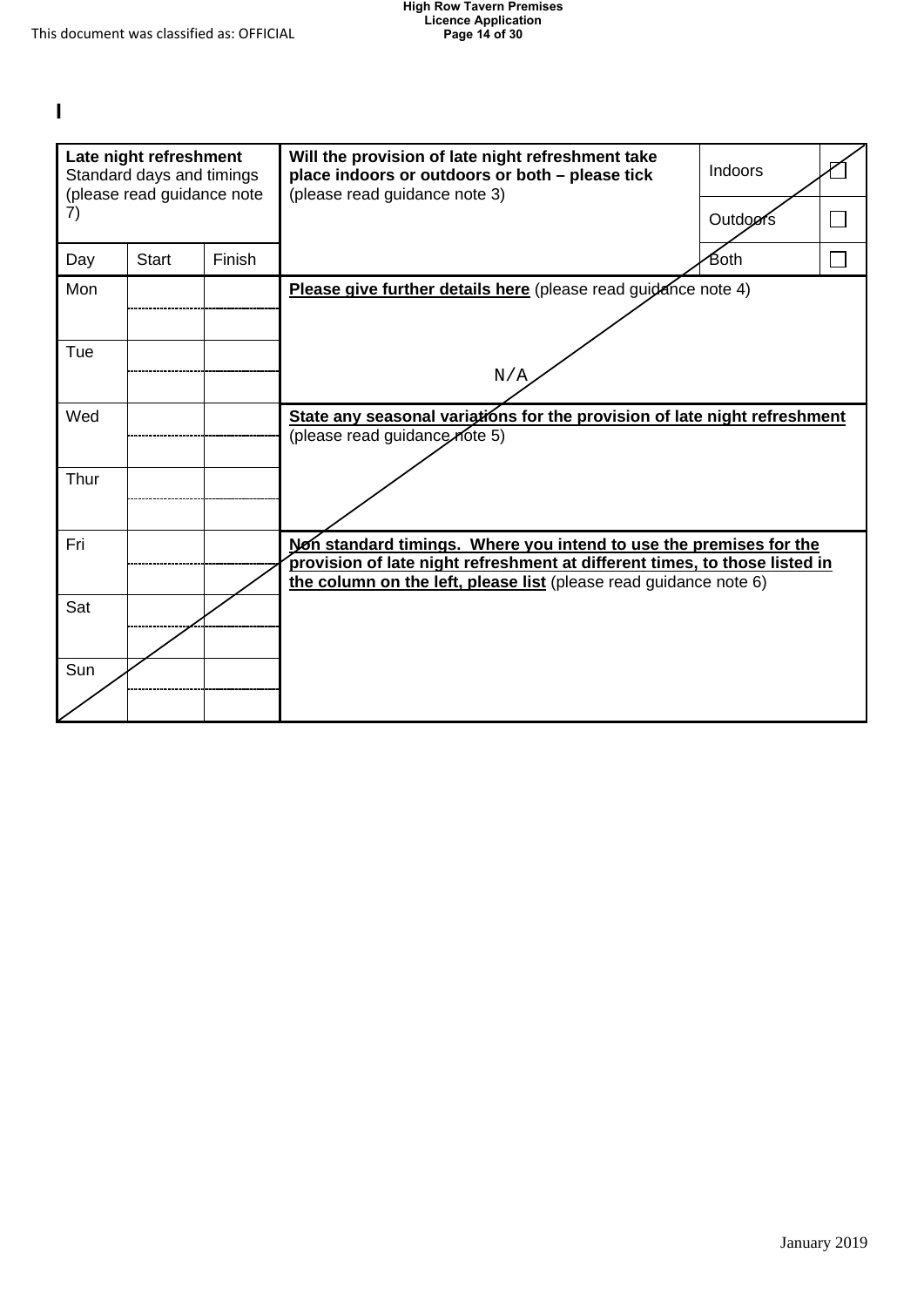**J** 

| <b>Supply of alcohol</b><br>Standard days and timings<br>(please read guidance note                                                                                                                                          |                                                              |        | Will the supply of alcohol be for consumption -<br>please tick (please read guidance note 8)<br>The Supply of Alcohol will be from                                                                 | On the<br>premises |              |
|------------------------------------------------------------------------------------------------------------------------------------------------------------------------------------------------------------------------------|--------------------------------------------------------------|--------|----------------------------------------------------------------------------------------------------------------------------------------------------------------------------------------------------|--------------------|--------------|
| 7)                                                                                                                                                                                                                           | the bar (On the Premises).<br>The Supply Fine Wines and Ales |        | Off the<br>premises                                                                                                                                                                                | $\Box$             |              |
| Day                                                                                                                                                                                                                          | <b>Start</b>                                                 | Finish | Off the premises)                                                                                                                                                                                  | <b>Both</b>        | $\mathbf{X}$ |
| Mon                                                                                                                                                                                                                          | 11.00                                                        | 23.00  | State any seasonal variations for the supply of alcohol (please read<br>guidance note 5)                                                                                                           |                    |              |
| Tue                                                                                                                                                                                                                          | 11.00                                                        | 23.00  | New Years Eve 11.00 - 02.00                                                                                                                                                                        |                    |              |
| Wed                                                                                                                                                                                                                          | 11.00                                                        | 23.00  |                                                                                                                                                                                                    |                    |              |
| Thur<br>11.00<br>23.00                                                                                                                                                                                                       |                                                              |        | Non standard timings. Where you intend to use the premises for the<br>supply of alcohol at different times to those listed in the column on the<br>left, please list (please read guidance note 6) |                    |              |
| Fri                                                                                                                                                                                                                          | 11.00                                                        | 00.00  | No Change                                                                                                                                                                                          |                    |              |
| Sat                                                                                                                                                                                                                          | 10.00                                                        | 00.00  |                                                                                                                                                                                                    |                    |              |
| Sun                                                                                                                                                                                                                          | 11.00                                                        | 23.00  |                                                                                                                                                                                                    |                    |              |
| State the name and details of the individual whom you wish to specify on the licence as designated<br>premises supervisor (Please see declaration about the entitlement to work in the checklist at the end of<br>the form): |                                                              |        |                                                                                                                                                                                                    |                    |              |
|                                                                                                                                                                                                                              | Name Matthew Brown                                           |        |                                                                                                                                                                                                    |                    |              |
|                                                                                                                                                                                                                              | Date of birth 19 April 1988                                  |        |                                                                                                                                                                                                    |                    |              |
| Address Abbey House, Netherlaw, Darlington,                                                                                                                                                                                  |                                                              |        |                                                                                                                                                                                                    |                    |              |
|                                                                                                                                                                                                                              | Postcode<br>DL3 7SQ                                          |        |                                                                                                                                                                                                    |                    |              |
|                                                                                                                                                                                                                              |                                                              |        | Personal licence number (if known) DL22/00489                                                                                                                                                      |                    |              |
|                                                                                                                                                                                                                              | Issuing licensing authority (if known) Darlington            |        |                                                                                                                                                                                                    |                    |              |

| Name Matthew Brown                                |  |  |  |  |  |
|---------------------------------------------------|--|--|--|--|--|
| Date of birth 19 April 1988                       |  |  |  |  |  |
| Address Abbey House, Netherlaw, Darlington,       |  |  |  |  |  |
| Postcode<br>DL3 7SQ                               |  |  |  |  |  |
| Personal licence number (if known) DL22/00489     |  |  |  |  |  |
| Issuing licensing authority (if known) Darlington |  |  |  |  |  |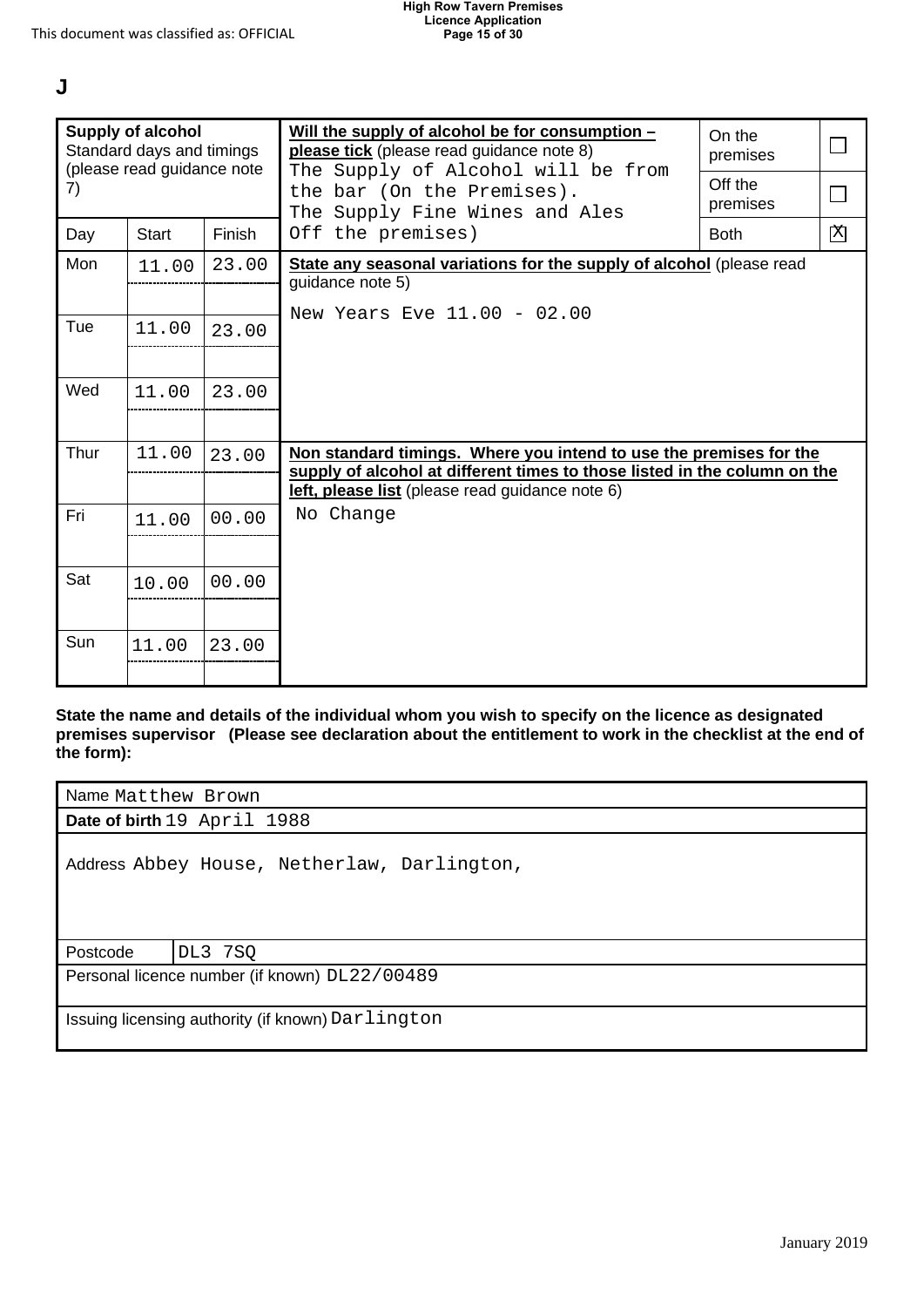



|               |                            |        | N/A                                                                                                                 |
|---------------|----------------------------|--------|---------------------------------------------------------------------------------------------------------------------|
|               |                            |        |                                                                                                                     |
|               |                            |        |                                                                                                                     |
|               |                            |        |                                                                                                                     |
| L             |                            |        |                                                                                                                     |
|               | Hours premises are open    |        | State any seasonal variations (please read guidance note 5)                                                         |
| to the public | Standard days and timings  |        | New Years Eve 11.00 - 02.00                                                                                         |
| 7)            | (please read guidance note |        | Bank Holidays 11.00 - 00.00                                                                                         |
| Day           | Start                      | Finish |                                                                                                                     |
| Mon           | 08.00                      | 23.00  |                                                                                                                     |
|               |                            |        |                                                                                                                     |
| Tue           | 08.00                      | 23.00  |                                                                                                                     |
|               |                            |        |                                                                                                                     |
| Wed           | 08.00                      | 23.00  |                                                                                                                     |
|               |                            |        | Non standard timings. Where you intend the premises to be open to the                                               |
| Thur          | 08.00                      | 23.00  | public at different times from those listed in the column on the left,<br>please list (please read guidance note 6) |
|               |                            |        | New Years Eve 11.00 - 02.00                                                                                         |
| Fri           | 08.00                      | 00.00  | Bank Holidays 11.00 - 00.00                                                                                         |
|               |                            |        |                                                                                                                     |
| Sat           | 08.00                      | 00.00  |                                                                                                                     |
|               |                            |        |                                                                                                                     |
| Sun           | 09.00                      | 23.00  |                                                                                                                     |
|               |                            |        |                                                                                                                     |
|               |                            |        |                                                                                                                     |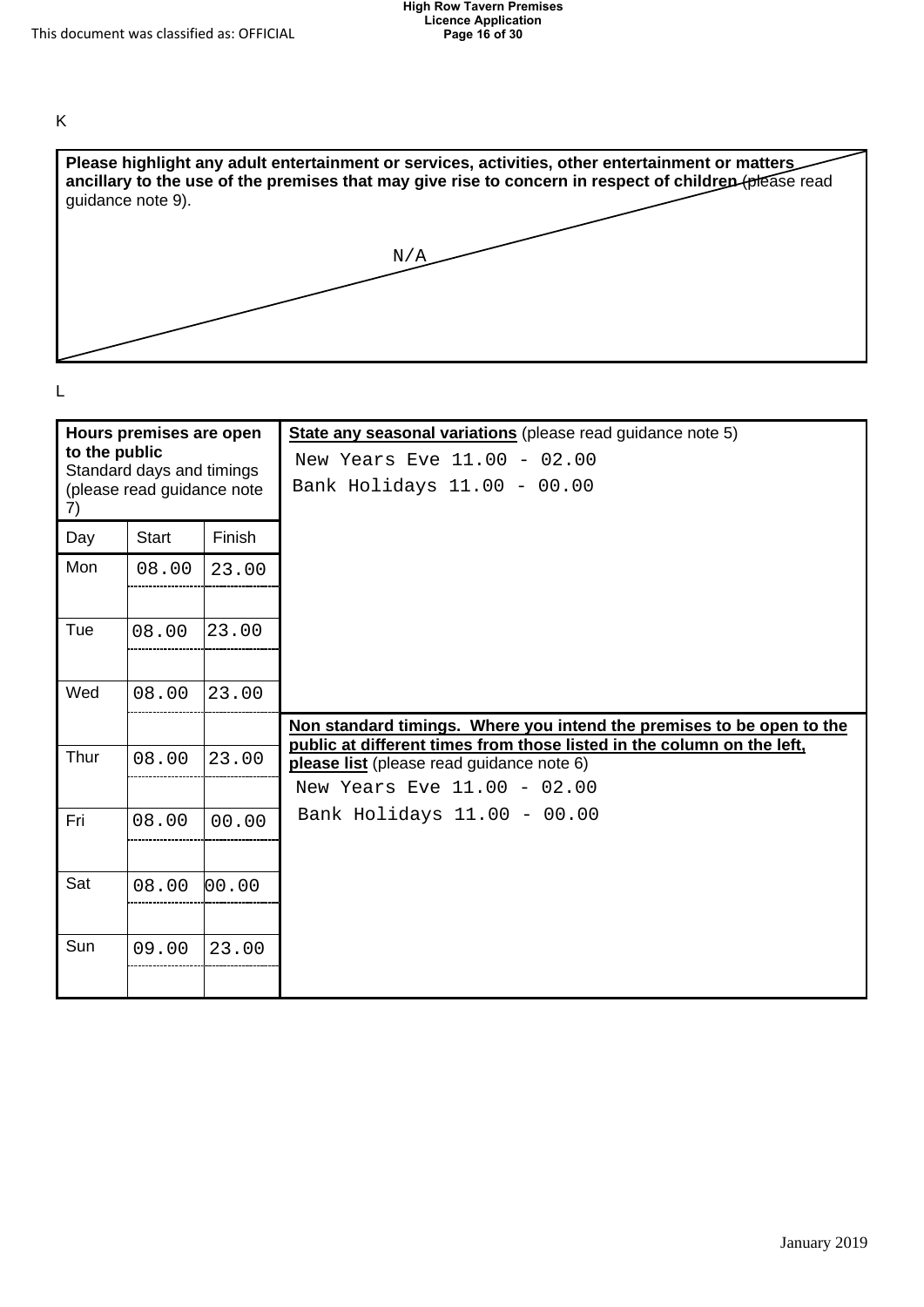**M** Describe the steps you intend to take to promote the four licensing objectives:

#### **a) General – all four licensing objectives (b, c, d and e)** (please read guidance note 10)

At High Row Tavern we take the licensing objectives very seriously.The implementation of solid management controls, clear signage and ongoing training of all staff is essential to the application and then adherence to the four licensing objectives. We must ensure that all our team are regularly made aware of what is required within the premises licence and the four licensing objectives. Through this we will instill a culture of good practice, common sense and care for our colleagues and patrons that results in a safe social space.

#### **b) The prevention of crime and disorder**

**-** A CCTV System will be installed to monitor entrance/exits(s) and internals of the premises. **-** We will set safe capacity limits in line with council guidelines to prevent overcrowding. **-**Safe area for staff and their belongings. **-** Restricting the further selling of alcohol to patrons that staff feel are too intoxicated for additional consumption. This will be recorded in a Refusal Book. Ongoing review of policies.

#### **c) Public safety**

**-** Policies and procedures that take into account potential hazards and associated risks. This includes: fire, slips, trips & falls and environmental issues. **-** We will provide the necessary fire fighting equipment throughout the premises. **-**Accident book kept on site to log all incidents. **-**Daily task sheet for set up and closing **-**Ongoing review of policies.

#### **d) The prevention of public nuisance**

**-** Awareness of public disturbance through noise: Various noise reduction measures to be carried out such as: signage asking patrons to be quiet when leaving, regular monitoring of sound levels on the street whilst playing live/recorded music **-** A "Challenge 25" policy to prevent underage drinking and signs that indicate this to be clearly visible. A Refusal Book to log all incidents. **-** Ongoing review of policies

#### **e) The protection of children from harm**

**-** A "Challenge 25" policy to prevent underage drinking and signs that indicate this to be clearly visible. A refusal book to log all incidents.

- **-** We allow people under the age of 18 into the premises if accompanied by an adult. If we consider at any time the environment to be unsuitable for anyone under the age of 18 due to adult content then we will advertise as restricted and prevent access to the establishment.
- **-** All bar staff must be over the age of 18. Only staff required for glass collection can be under 18.
- **-** Ongoing review of policies.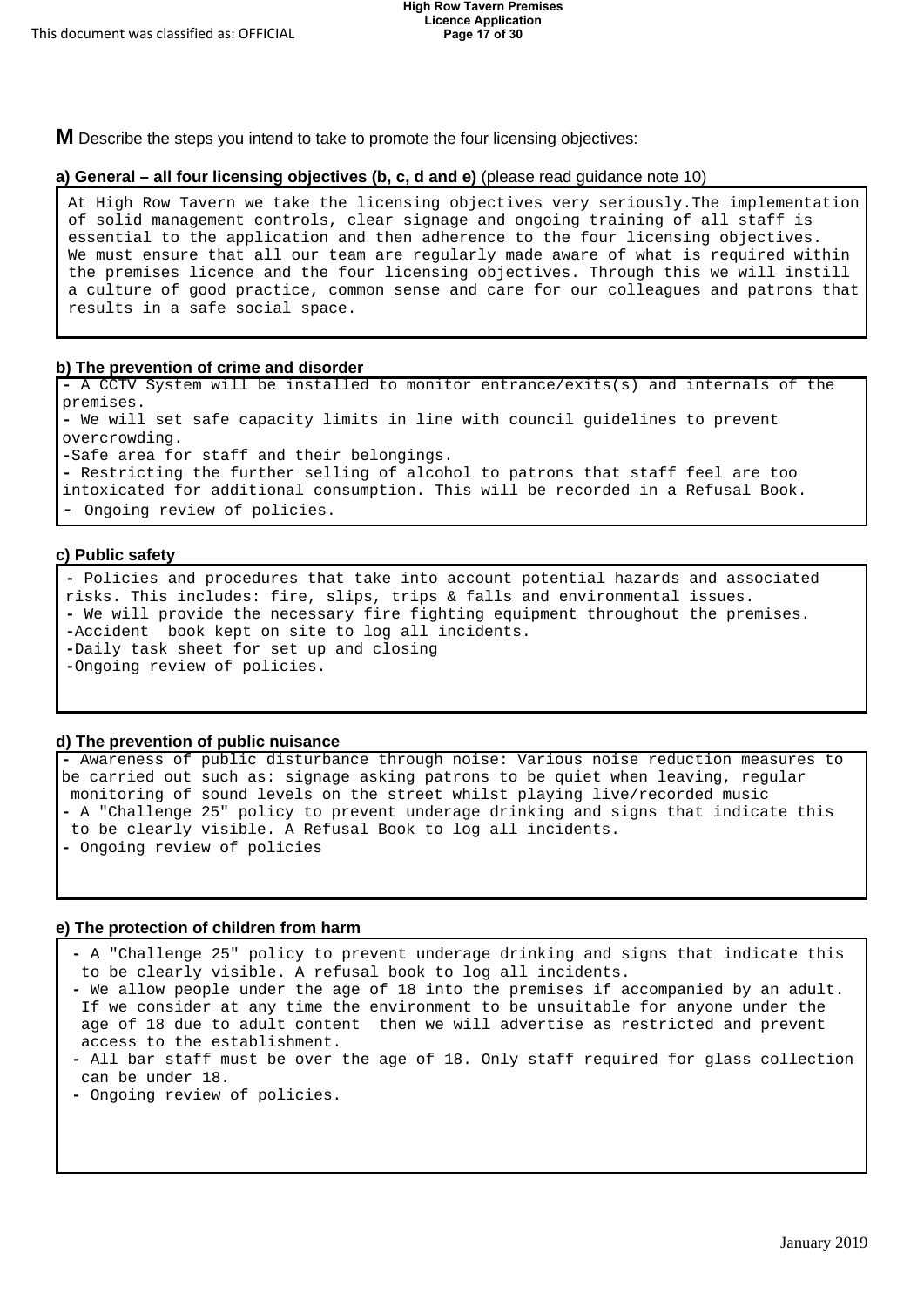#### **Checklist: agreement**

#### **Please tick to indicate**

| $\bullet$ | have made or enclosed payment of the fee.                                                                                                                                                                  | x               |
|-----------|------------------------------------------------------------------------------------------------------------------------------------------------------------------------------------------------------------|-----------------|
| $\bullet$ | have enclosed the plan of the premises.                                                                                                                                                                    | $\mathbf X$     |
| $\bullet$ | have sent copies of this application and the plan to responsible authorities and others where<br>applicable.                                                                                               | X               |
| $\bullet$ | have enclosed the consent form completed by the individual I wish to be designated premises<br>supervisor, if applicable.                                                                                  | 区               |
| $\bullet$ | understand that I must now advertise my application.                                                                                                                                                       | X               |
| $\bullet$ | understand that if I do not comply with the above requirements my application will be rejected.                                                                                                            | $\vert X \vert$ |
| $\bullet$ | [Applicable to all individual applicants, including those in a partnership which is not a limited<br>liability partnership, but not companies or limited liability partnerships] I have included documents |                 |

#### STATEMENT MAY BE LIABLE ON SUMMARY CONVICTION TO A FINE OF ANY AMOUNT. **IT IS AN OFFENCE, UNDER SECTION 158 OF THE LICENSING ACT 2003, TO MAKE A FALSE STATEMENT IN OR IN CONNECTION WITH THIS APPLICATION. THOSE WHO MAKE A FALSE**

demonstrating my entitlement to work in the United Kingdom (please read note 15).

 **WHEN THEY KNOW, OR HAVE REASONABLE CAUSE TO BELIEVE, THAT THEY ARE DISQUALIFIED AND PURSUANT TO SECTION 21 OF THE SAME ACT, WILL BE COMMITTING AN OFFENCE WHERE THEY DO SO IN THE KNOWLEDGE, OR WITH REASONABLE CAUSE TO BELIEVE, THAT THE**  IT IS AN OFFENCE UNDER SECTION 24B OF THE IMMIGRATION ACT 1971 FOR A PERSON TO WORK **FROM DOING SO BY REASON OF THEIR IMMIGRATION STATUS. THOSE WHO EMPLOY AN ADULT WITHOUT LEAVE OR WHO IS SUBJECT TO CONDITIONS AS TO EMPLOYMENT WILL BE LIABLE TO A CIVIL PENALTY UNDER SECTION 15 OF THE IMMIGRATION, ASYLUM AND NATIONALITY ACT 2006 EMPLOYEE IS DISQUALIFIED.** 

**Part 4 – Signatures** (please read guidance note 11)

 **Signature of applicant or applicant's solicitor or other duly authorised agent** (see guidance note 12). **If signing on behalf of the applicant, please state in what capacity.** 

| <b>Declaration</b> | [Applicable to individual applicants only, including those in a partnership which is<br>not a limited liability partnership] I understand I am not entitled to be issued with a<br>licence if I do not have the entitlement to live and work in the UK (or if I am<br>subject to a condition preventing me from doing work relating to the carrying on of<br>a licensable activity) and that my licence will become invalid if I cease to be<br>entitled to live and work in the UK (please read guidance note 15). |  |
|--------------------|---------------------------------------------------------------------------------------------------------------------------------------------------------------------------------------------------------------------------------------------------------------------------------------------------------------------------------------------------------------------------------------------------------------------------------------------------------------------------------------------------------------------|--|
|                    | The DPS named in this application form is entitled to work in the UK (and is not<br>subject to conditions preventing him or her from doing work relating to a licesable<br>activity) and I have seen a copy of his or her proof of entitlement to work, or have<br>conducted an online right to work check using the Home Office online right to work<br>checking service which confirmed their right to work (please see note 15).                                                                                 |  |
| Signature          | Matthew Brown                                                                                                                                                                                                                                                                                                                                                                                                                                                                                                       |  |
| Date               | 27 April 2022                                                                                                                                                                                                                                                                                                                                                                                                                                                                                                       |  |
| Capacity           | Director (High Row Tavern 1td)                                                                                                                                                                                                                                                                                                                                                                                                                                                                                      |  |

□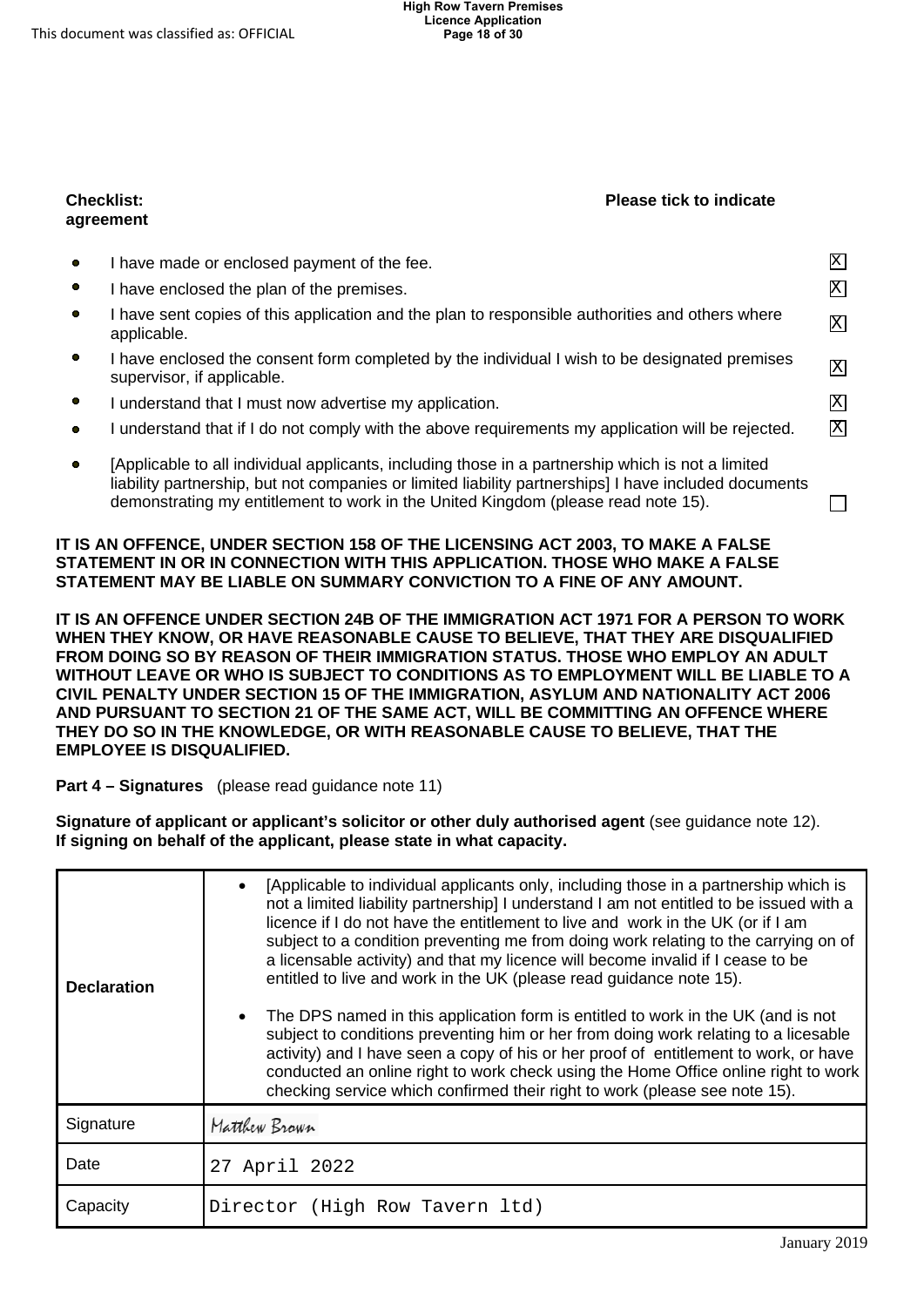**For joint applications, signature of 2nd applicant or 2nd applicant's solicitor or other authorised agent**  (please read guidance note 13). **If signing on behalf of the applicant, please state in what capacity.** 

| Signature                                                                                            |  |  |  |
|------------------------------------------------------------------------------------------------------|--|--|--|
| Date                                                                                                 |  |  |  |
| Capacity                                                                                             |  |  |  |
|                                                                                                      |  |  |  |
| Contact name (where not previously given) and postal address for correspondence associated with this |  |  |  |

|                           | application (please read guidance note 14) | Contact name (where not previously given) and postal address for correspondence associated with this |  |
|---------------------------|--------------------------------------------|------------------------------------------------------------------------------------------------------|--|
| Post town                 |                                            | Postcode                                                                                             |  |
| Telephone number (if any) |                                            |                                                                                                      |  |
|                           |                                            | If you would prefer us to correspond with you by e-mail, your e-mail address (optional)              |  |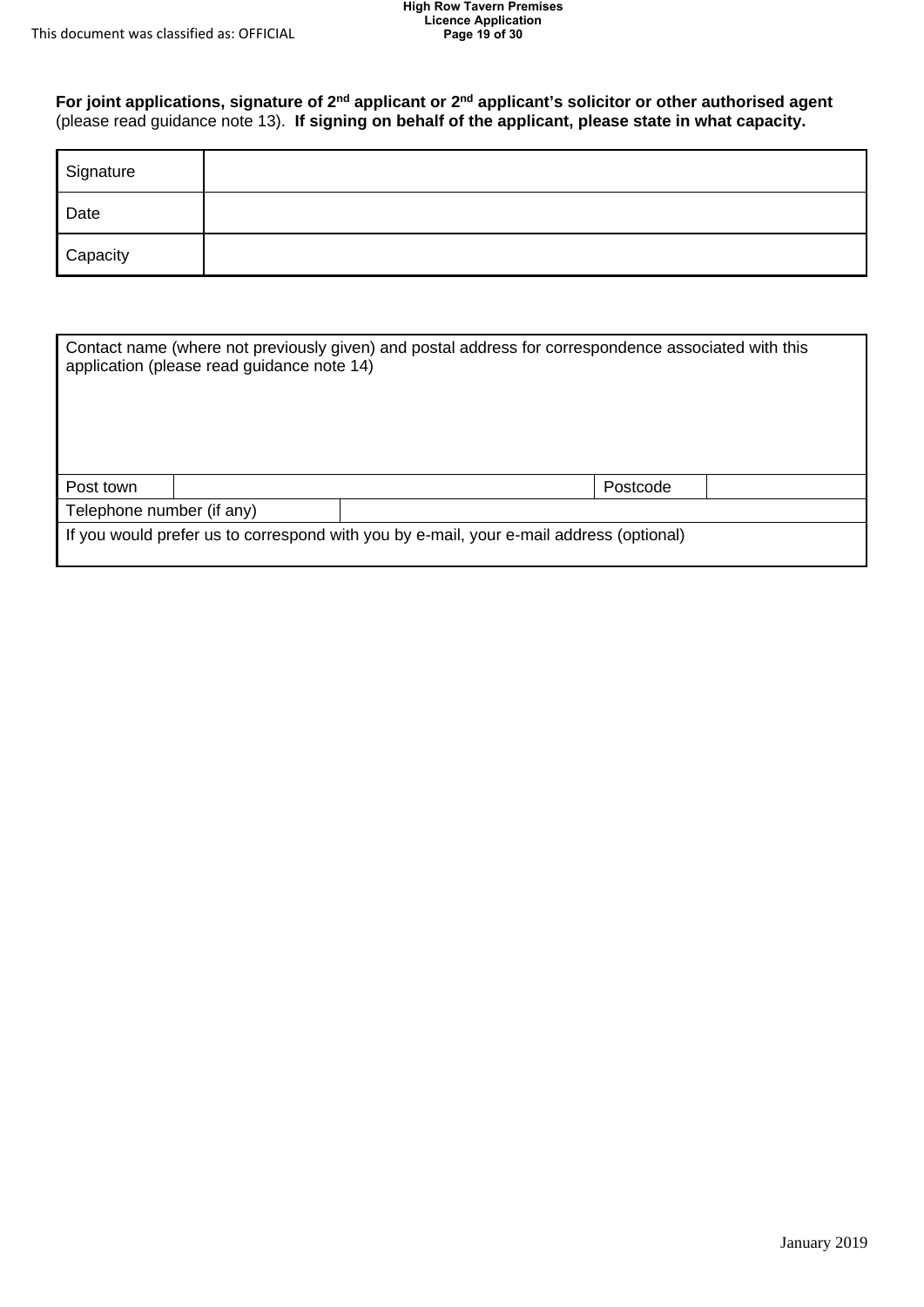### **Notes for Guidance**

- supplies of alcohol and you intend to provide a place for consumption of these off-supplies, you must 1. Describe the premises, for example the type of premises, its general situation and layout and any other information which could be relevant to the licensing objectives. Where your application includes offinclude a description of where the place will be and its proximity to the premises.
- 2. In terms of specific regulated entertainments please note that:
	- Plays: no licence is required for performances between 08:00 and 23.00 on any day, provided that the audience does not exceed 500.
	- Films: no licence is required for 'not-for-profit' film exhibition held in community premises between 08.00 and 23.00 on any day provided that the audience does not exceed 500 and the organiser (a) gets consent to the screening from a person who is responsible for the premises; and (b) ensures that each such screening abides by age classification ratings.
	- day, provided that the audience does not exceed 1000. • Indoor sporting events: no licence is required for performances between 08.00 and 23.00 on any
	- Boxing or Wrestling Entertainment: no licence is required for a contest, exhibition or display of Greco-Roman wrestling, or freestyle wrestling between 08.00 and 23.00 on any day, provided that the audience does not exceed 1000. Combined fighting sports – defined as a contest, exhibition or display which combines boxing or wrestling with one or more martial arts – are licensable as a boxing or wrestling entertainment rather than an indoor sporting event.
	- Live music: no licence permission is required for:
		- o a performance of unamplified live music between 08.00 and 23.00 on any day, on any premises.
		- o a performance of amplified live music between 08.00 and 23.00 on any day on premises authorised to sell alcohol for consumption on those premises, provided that the audience does not exceed 500.
		- $\circ$  a performance of amplified live music between 08.00 and 23.00 on any day, in a workplace that is not licensed to sell alcohol on those premises, provided that the audience does not exceed 500.
		- $\circ$  a performance of amplified live music between 08.00 and 23.00 on any day, in a church hall, village hall, community hall, or other similar community premises, that is not licensed by a premises licence to sell alcohol, provided that (a) the audience does not exceed 500, and (b) the organiser gets consent for the performance from a person who is responsible for the premises.
		- o a performance of amplified live music between 08.00 and 23.00 on any day, at the nonresidential premises of (i) a local authority, or (ii) a school, or (iii) a hospital, provided that (a) the audience does not exceed 500, and (b) the organiser gets consent for the performance on the relevant premises from: (i) the local authority concerned, or (ii) the school or (iii) the health care provider for the hospital.
	- Recorded Music: no licence permission is required for:
		- $\circ$  any playing of recorded music between 08.00 and 23.00 on any day on premises authorised to sell alcohol for consumption on those premises, provided that the audience does not exceed 500.
		- village hall, community hall, or other similar community premises, that is not licensed by a  $\circ$  any playing of recorded music between 08.00 and 23.00 on any day, in a church hall, premises licence to sell alcohol, provided that (a) the audience does not exceed 500, and (b) the organiser gets consent for the performance from a person who is responsible for the premises.
		- o any playing of recorded music between 08.00 and 23.00 on any day, at the nonresidential premises of (i) a local authority, or (ii) a school, or (iii) a hospital, provided that (a) the audience does not exceed 500, and (b) the organiser gets consent for the performance on the relevant premises from: (i) the local authority concerned, or (ii) the school proprietor or (iii) the health care provider for the hospital.
	- Dance: no licence is required for performances between 08.00 and 23.00 on any day, provided that the audience does not exceed 500. However, a performance which amounts to adult entertainment remains licensable.
	- limit on audience size for: • Cross activity exemptions: no licence is required between 08.00 and 23.00 on any day, with no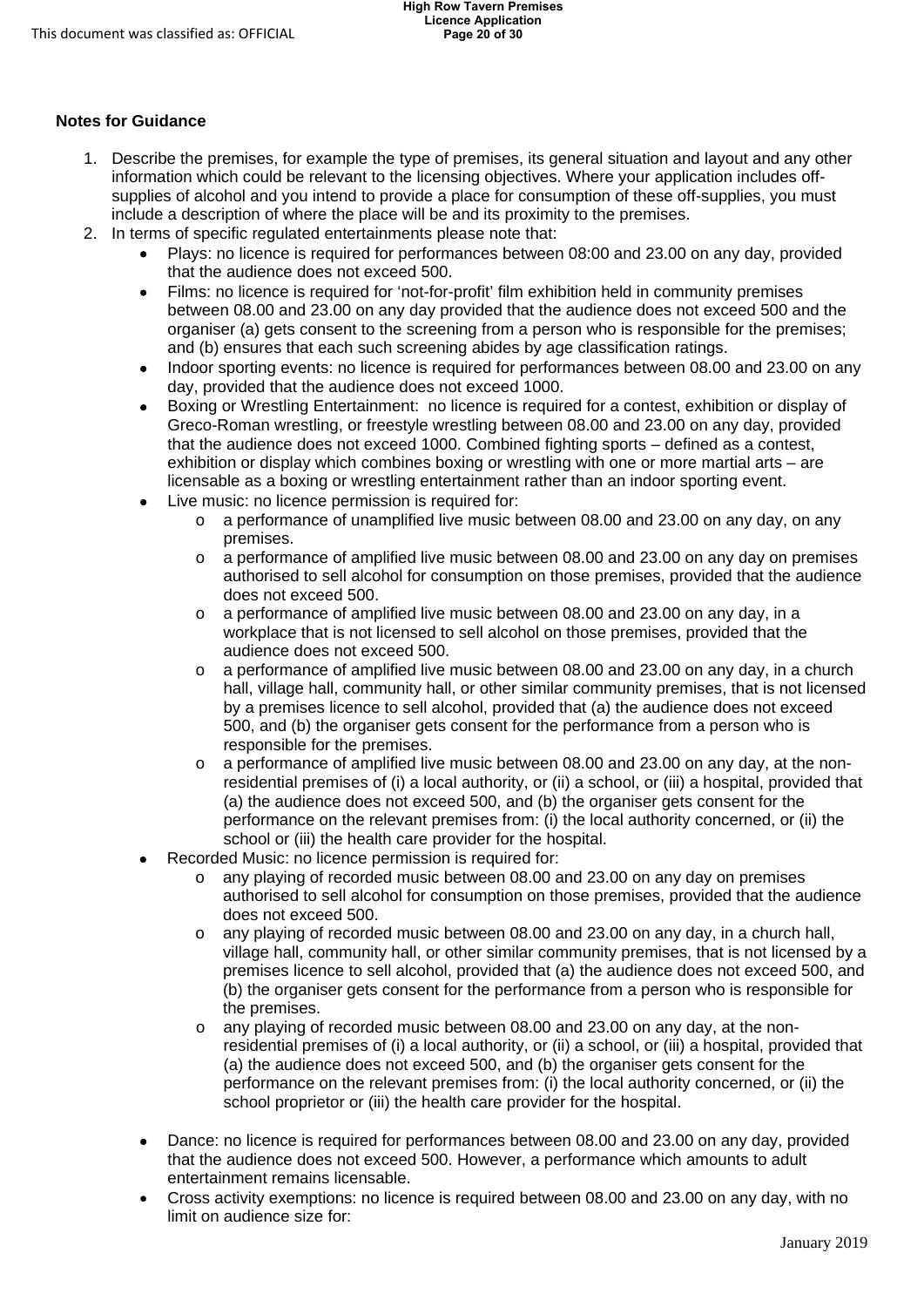- o any entertainment taking place on the premises of the local authority where the entertainment is provided by or on behalf of the local authority;
- o any entertainment taking place on the hospital premises of the health care provider where the entertainment is provided by or on behalf of the health care provider;
- o any entertainment taking place on the premises of the school where the entertainment is provided by or on behalf of the school proprietor; and
- the same site for more than 28 consecutive days. o any entertainment (excluding films and a boxing or wrestling entertainment) taking place at a travelling circus, provided that (a) it takes place within a moveable structure that accommodates the audience, and (b) that the travelling circus has not been located on
- 3. Where taking place in a building or other structure please tick as appropriate (indoors may include a tent).
- 4. For example the type of activity to be authorised, if not already stated, and give relevant further details, for example (but not exclusively) whether or not music will be amplified or unamplified.
- 5. For example (but not exclusively), where the activity will occur on additional days during the summer months.
- 6. For example (but not exclusively), where you wish the activity to go on longer on a particular day e.g. Christmas Eve.
- 7. Please give timings in 24 hour clock (e.g. 16.00) and only give details for the days of the week when you intend the premises to be used for the activity.
- 8. If you wish people to be able to consume alcohol on the premises, please tick 'on the premises'. If you wish people to be able to purchase alcohol to consume away from the premises, please tick 'off the premises'. If you wish people to be able to do both, please tick 'both'.
- to have access to the premises, for example (but not exclusively) nudity or semi-nudity, films for 9. Please give information about anything intended to occur at the premises or ancillary to the use of the premises which may give rise to concern in respect of children, regardless of whether you intend children restricted age groups or the presence of gaming machines.
- 10. Please list here steps you will take to promote all four licensing objectives together.
- 11. The application form must be signed.
- 12. An applicant's agent (for example solicitor) may sign the form on their behalf provided that they have actual authority to do so.
- 13. Where there is more than one applicant, each of the applicants or their respective agent must sign the application form.
- 14. This is the address which we shall use to correspond with you about this application.

#### 15. **Entitlement to work/immigration status for individual applicants and applications from partnerships which are not limited liability partnerships**:

A licence may not be held by an individual or an individual in a partnership who is resident in the UK who:

- does not have the right to live and work in the UK; or
- is subject to a condition preventing him or her from doing work relating to the carrying on of a licensable activity.

Any premises licence issued in respect of an application made on or after 6 April 2017 will become invalid if the holder ceases to be entitled to work in the UK.

Applicants must demonstrate that they have an entitlement to work in the UK and are not subject to a condition preventing them from doing work relating to the carrying on of a licensable activity. They do this in one of two ways: 1) by providing with this application copies or scanned copies of the documents listed below (which do not need to be certified), or 2) by providing their 'share code' to enable the licensing authority to carry out a check using the Home Office online right to work checking service (see below).

### **Documents which demonstrate entitlement to work in the UK**

- • An expired or current passport showing the holder, or a person named in the passport as the child of the holder, is a British citizen or a citizen of the UK and Colonies having the right of abode in the UK [please see note below about which sections of the passport to copy].
- passport as the child of the holder, is a national of a European Economic Area country or Switzerland. • An expired or current passport or national identity card showing the holder, or a person named in the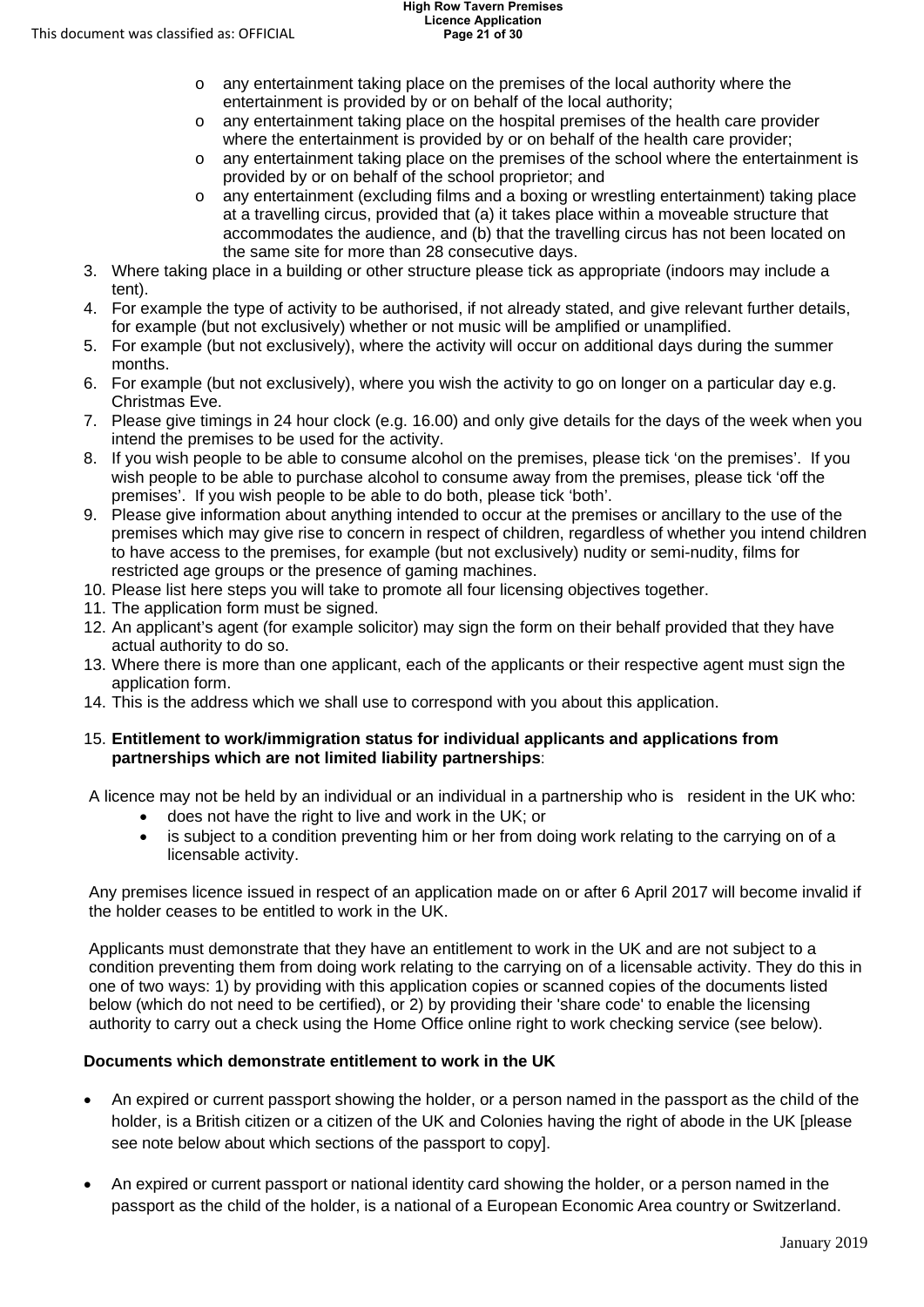- national of a European Economic Area country or Switzerland. • A Registration Certificate or document certifying permanent residence issued by the Home Office to a
- • A Permanent Residence Card issued by the Home Office to the family member of a national of a European Economic Area country or Switzerland.
- the holder indicating that the person named is allowed to stay indefinitely in the UK, or has no time limit on their stay in the UK. • A **current** Biometric Immigration Document (Biometric Residence Permit) issued by the Home Office to
- stay indefinitely in the UK, has the right of abode in the UK, or has no time limit on their stay in the UK. • A **current** passport endorsed to show that the holder is exempt from immigration control, is allowed to
- $\bullet$  indicating that the named person is allowed to stay indefinitely in the UK or has no time limit on their stay in the UK, **when produced in combination with** an official document giving the person's permanent National Insurance number and their name issued by a Government agency or a previous employer. • A **current** Immigration Status Document issued by the Home Office to the holder with an endorsement
- A birth or adoption certificate issued in the UK, **when produced in combination with** an official document giving the person's permanent National Insurance number and their name issued by a Government agency or a previous employer.
- $\bullet$  **combination with** an official document giving the person's permanent National Insurance number and their name issued by a Government agency or a previous employer. • A birth or adoption certificate issued in the Channel Islands, the Isle of Man or Ireland **when produced in**
- $\bullet$  official document giving the person's permanent National Insurance number and their name issued by a Government agency or a previous employer. • A certificate of registration or naturalisation as a British citizen, **when produced in combination with** an
- A **current** passport endorsed to show that the holder is allowed to stay in the UK and is currently allowed to work and is not subject to a condition preventing the holder from doing work relating to the carrying on of a licensable activity.
- the holder which indicates that the named person can currently stay in the UK and is allowed to work • A **current** Biometric Immigration Document (Biometric Residence Permit) issued by the Home Office to relation to the carrying on of a licensable activity.
- A **current** Residence Card issued by the Home Office to a person who is not a national of a European Economic Area state or Switzerland but who is a family member of such a national or who has derivative rights or residence.
- holder with an endorsement indicating that the named person may stay in the UK, and is allowed to work licensable activity **when produced in combination with** an official document giving the person's permanent National Insurance number and their name issued by a Government agency or a previous • A **current** Immigration Status Document containing a photograph issued by the Home Office to the and is not subject to a condition preventing the holder from doing work relating to the carrying on of a employer.
- • A Certificate of Application, **less than 6 months old**, issued by the Home Office under regulation 17(3) or 18A (2) of the Immigration (European Economic Area) Regulations 2006, to a person who is not a national of a European Economic Area state or Switzerland but who is a family member of such a national or who has derivative rights of residence.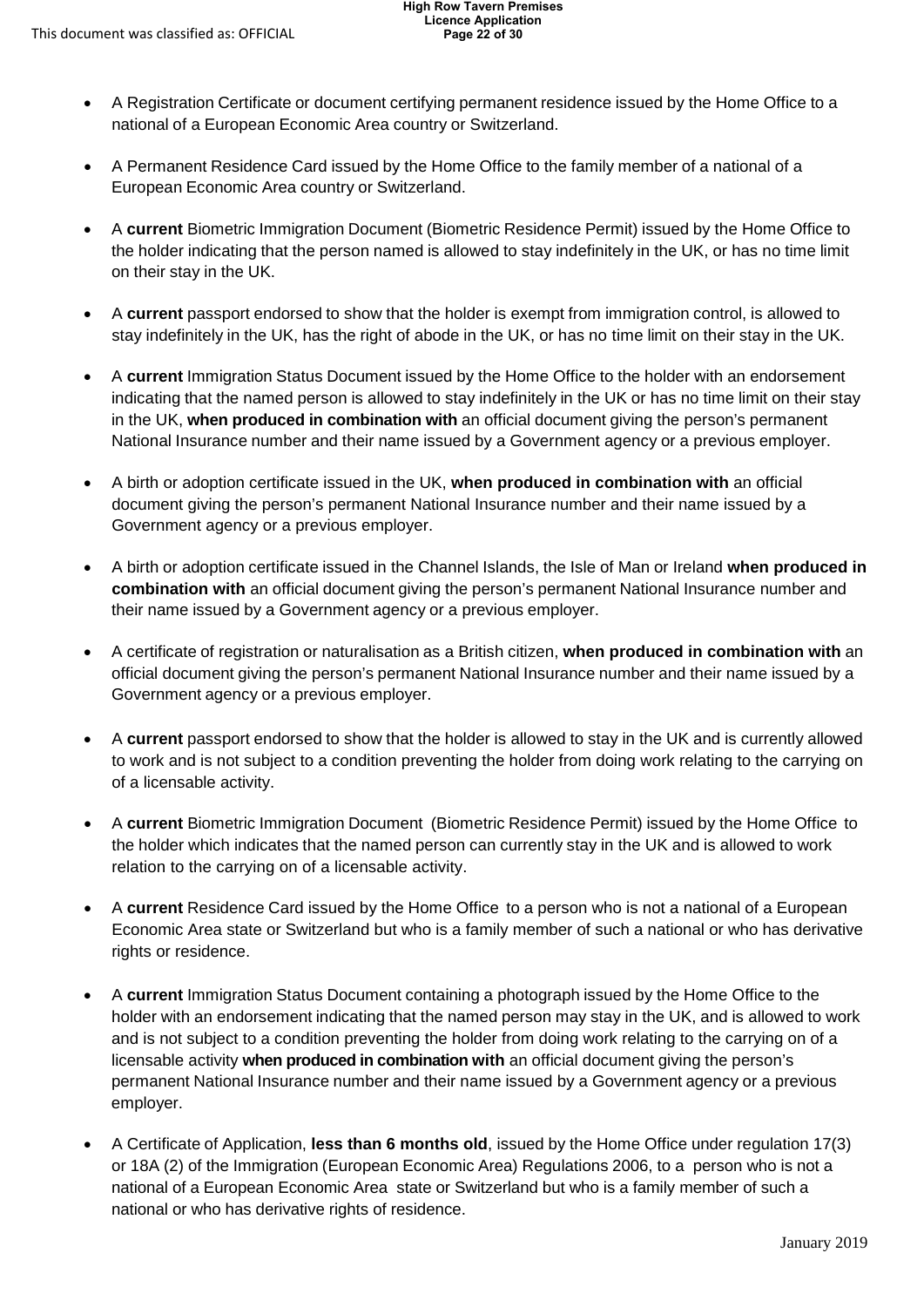- Reasonable evidence that the person has an outstanding application to vary their permission to be in the UK with the Home Office such as the Home Office acknowledgement letter or proof of postage evidence, or reasonable evidence that the person has an appeal or administrative review pending on an immigration decision, such as an appeal or administrative review reference number.
- exercising treaty rights in the UK including:- • Reasonable evidence that a person who is not a national of a European Economic Area state or Switzerland but who is a family member of such a national or who has derivative rights of residence in
	- evidence of the applicant's own identity such as a passport,
	- evidence of their relationship with the European Economic Area family member e.g. a marriage certificate, civil partnership certificate or birth certificate, and
	- the UK or is one of the following if they have been in the UK for more than 3 months: • evidence that the European Economic Area national has a right of permanent residence in
	- (i) working e.g. employment contract, wage slips, letter from the employer,
	- (ii) self-employed e.g. contracts, invoices, or audited accounts with a bank,
	- (iii) studying e.g. letter from the school, college or university and evidence of sufficient funds; or
	- (iv) self-sufficient e.g. bank statements.

Family members of European Economic Area nationals who are studying or financially independent must also provide evidence that the European Economic Area national and any family members hold comprehensive sickness insurance in the UK. This can include a private medical insurance policy, an EHIC card or an S1, S2 or S3 form.

**Original documents must not be sent to licensing authorities.** If the document copied is a passport, a copy of the following pages should be provided:-

(i) any page containing the holder's personal details including nationality;

(ii) any page containing the holder's photograph;

(iii) any page containing the holder's signature;

(iv) any page containing the date of expiry; and

(v) any page containing information indicating the holder has permission to enter or remain in the UK and is permitted to work.

If the document is not a passport, a copy of the whole document should be provided.

Your right to work will be checked as part of your licensing application and this could involve us checking your immigration status with the Home Office. We may otherwise share information with the Home Office. Your licence application will not be determined until you have complied with this guidance.

### **Home Office online right to work checking service**

As an alternative to providing a copy of the documents listed above, applicants may demonstrate their right to work by allowing the licensing authority to carry out a check with the Home Office online right to work checking service.

To demonstrate their right to work via the Home Office online right to work checking service, applicants should include in this application their 9-digit share code (provided to them upon accessing the service at [https://www.gov.uk/prove-right-to-work\)](https://www.gov.uk/prove-right-to-work) which, along with the applicant's date of birth (provided within this application), will allow the licensing authority to carry out the check.

In order to establish the applicant's right to work, the check will need to indicate that the applicant is allowed to work in the United Kingdom and is not subject to a condition preventing them from doing work relating to the carrying on of a licensable activity.

An online check will not be possible in all circumstances because not all applicants will have an immigration status that can be checked online. The Home Office online right to work checking service sets out what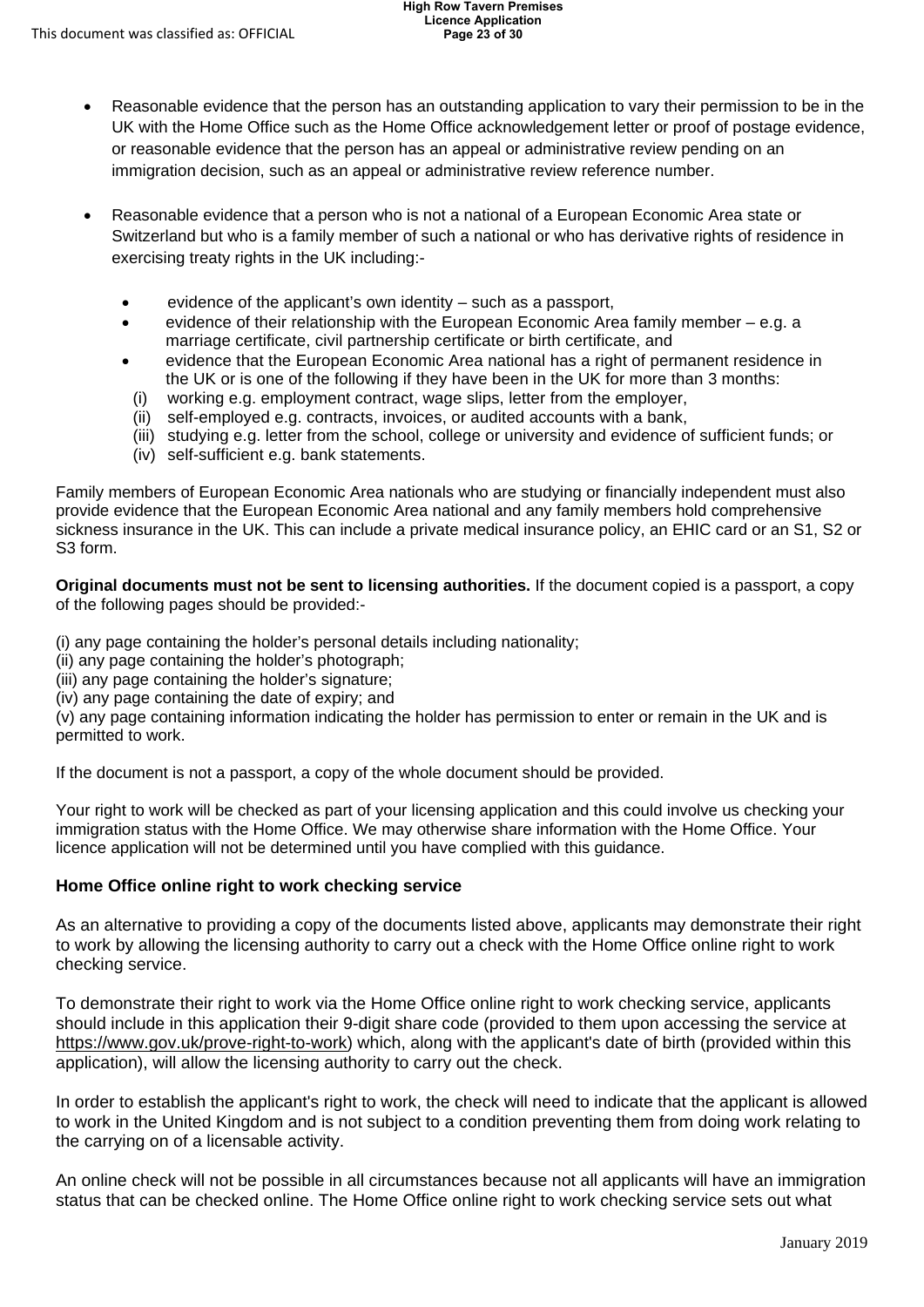This document was classified as: OFFICIAL

#### **High Row Tavern Premises Licence Application Page 24 of 30**

information and/or documentation applicants will need in order to access the service. Applicants who are unable to obtain a share code from the service should submit copy documents as set out above.

### **Consent of individual to being specified as premises supervisor**

|                                                                                              | [full name of prospective premises supervisor]                                                                 |
|----------------------------------------------------------------------------------------------|----------------------------------------------------------------------------------------------------------------|
| 0f<br>address<br><i>[home</i><br>of<br>prospective<br>premises<br>supervisor]                |                                                                                                                |
| hereby confirm that<br>I give my consent<br>to be specified as<br>the designated<br>premises | Abbey house, Netherlaw, 28 Stanhope Road, Darlington, DL3 7SQ<br>supervisor in relation to the application for |
| [type of application]                                                                        |                                                                                                                |
| by                                                                                           | Premises License                                                                                               |
| [name of applicant]                                                                          |                                                                                                                |
|                                                                                              | High Row Tavern Ltd.                                                                                           |
| relating to a premises licence                                                               | [number of existing licence, if any]                                                                           |

Matthew Brown

for

I

 *[name and address of premises to which the application relates]* 

14 High Row, Darlington, DL3 7QQ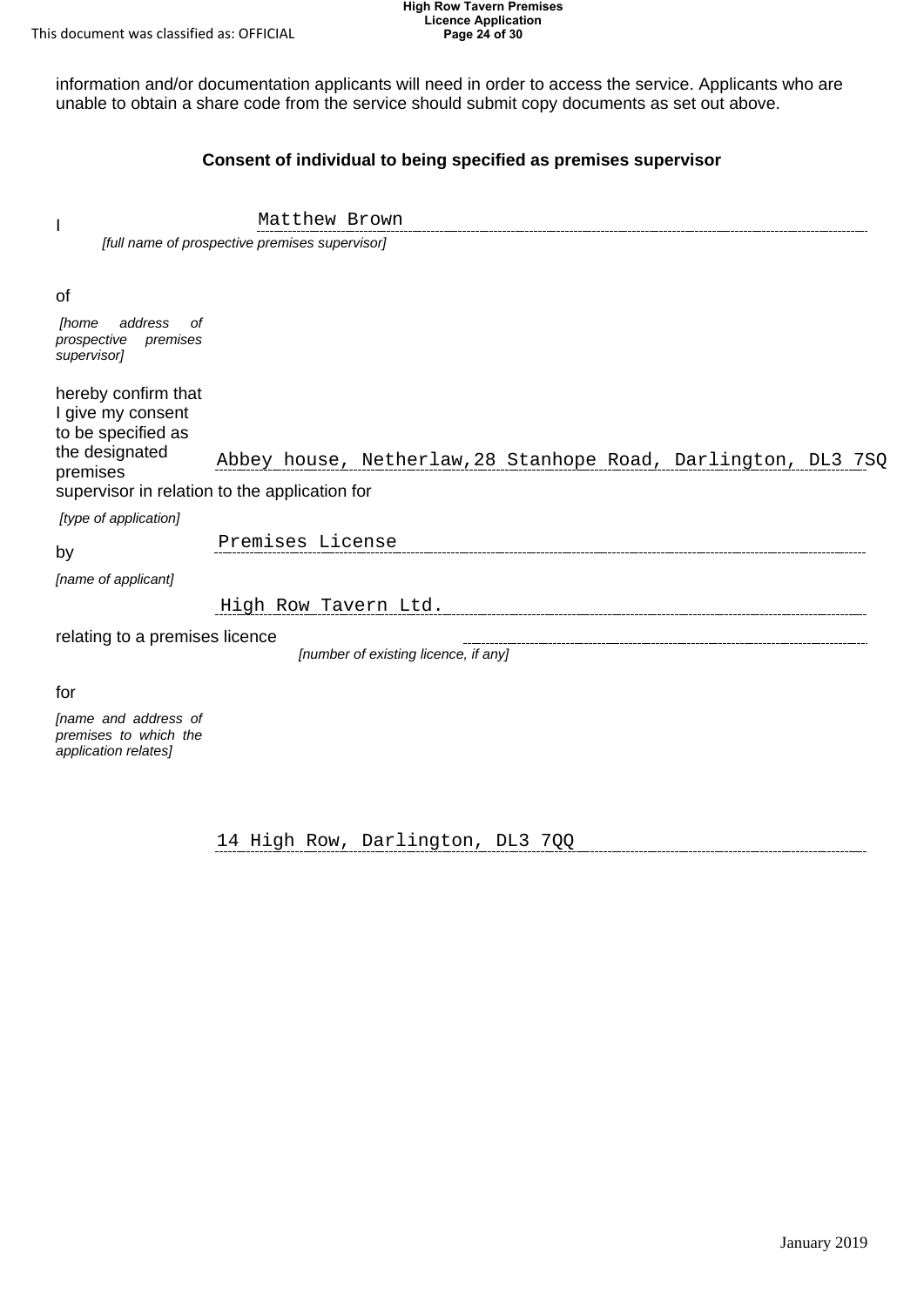**High Row Tavern Premises Licence Application Page 25 of 30**

and any premises licence to be granted or varied in respect of this application made by

| [name of applicant]                                                             | High Row Tavern Ltd.                                                                          |
|---------------------------------------------------------------------------------|-----------------------------------------------------------------------------------------------|
| concerning<br>the<br>supply of alcohol at                                       |                                                                                               |
| [name and address of<br>premises<br>to<br>which<br>application relates]         |                                                                                               |
| I also confirm that I<br>am entitled to work<br>in the United<br>Kingdom and am |                                                                                               |
| applying for, intend<br>to apply for or                                         | I can confirm i am a British citizen, who is entitled to<br>working in the United Kingdom.    |
|                                                                                 | currently hold a personal licence, details of which I set out below.                          |
| Personal licence number                                                         |                                                                                               |
| [insert personal licence<br>number, if any]                                     | DL22/00489                                                                                    |
| Personal licence issuing authority                                              |                                                                                               |
| and<br>[insert<br>name<br>address and telephone                                 | Darlington Borough Council, Licensing Office,<br>The town Hall, Feethams, Darlington, DL1 5QT |
| number of personal<br>licence issuing authority, if any]                        |                                                                                               |
|                                                                                 |                                                                                               |
|                                                                                 |                                                                                               |
|                                                                                 |                                                                                               |
| Signed                                                                          |                                                                                               |
|                                                                                 | Matthew Brown                                                                                 |
| Name (please print)                                                             |                                                                                               |
|                                                                                 | Matthew Brown                                                                                 |
| Date                                                                            |                                                                                               |
|                                                                                 | 27 April 2022                                                                                 |

#### Personal licence number

| <i>linsert personal licence</i> |            |
|---------------------------------|------------|
| number, if any]                 | DL22/00489 |

#### Personal licence issuing authority

| linsert<br>name                                          | and Darlington Borough Council, Licensing Office,                  |
|----------------------------------------------------------|--------------------------------------------------------------------|
|                                                          | address and telephone The town Hall, Feethams, Darlington, DL1 50T |
| number of personal<br>licence issuing authority, if anyl |                                                                    |